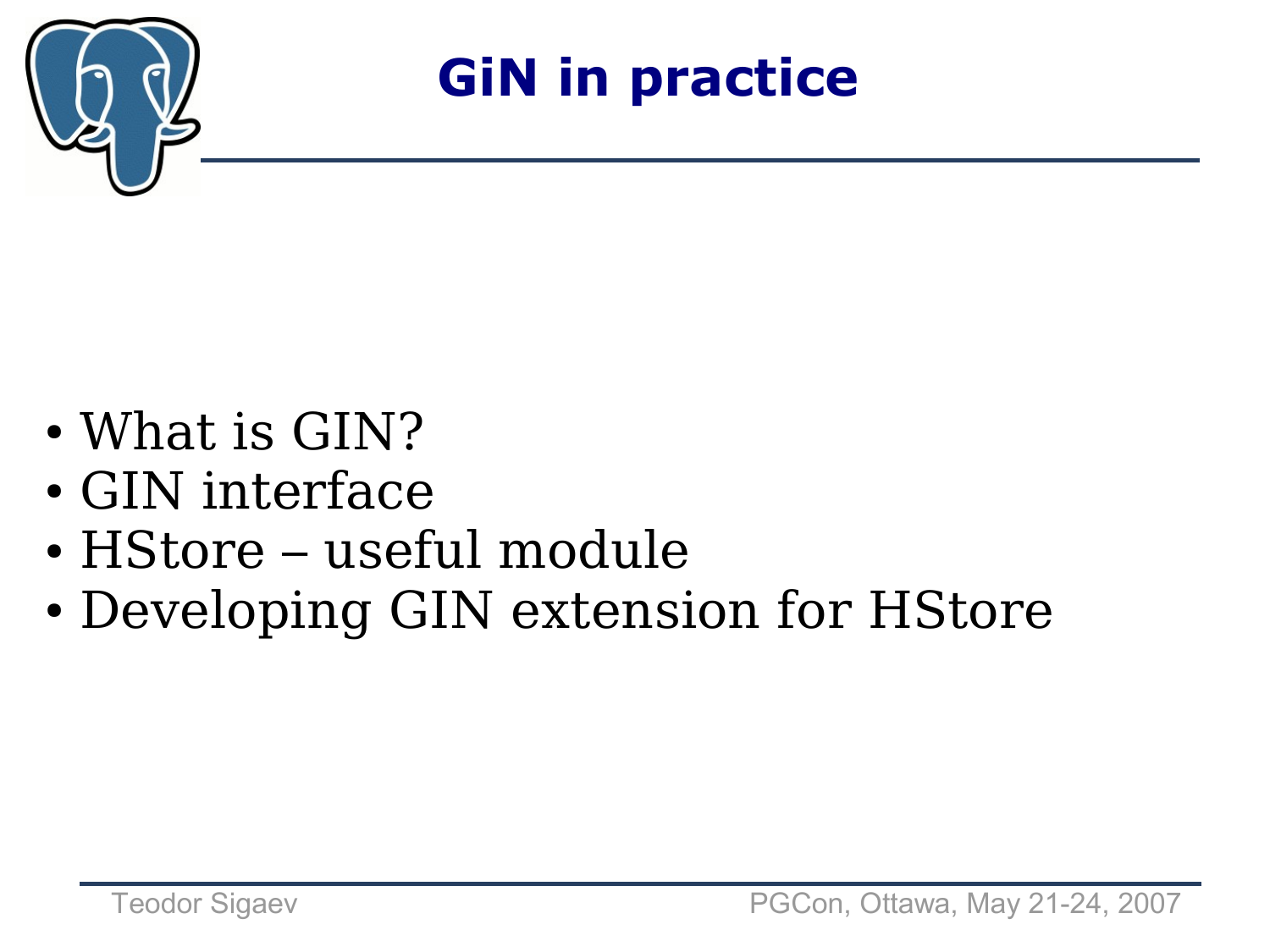

# **GIN in practice: GIN**

#### Generalized Inverted iNdex

Termin 'inverted' comes from the theory of fulltext search. Usual (direct) index stores pairs id of document and some representation of text of document. Inverted index stores pairs of word from document and it's id. So, in direct index there is only one and only one entry for each document. In inverted index – as much as words in document.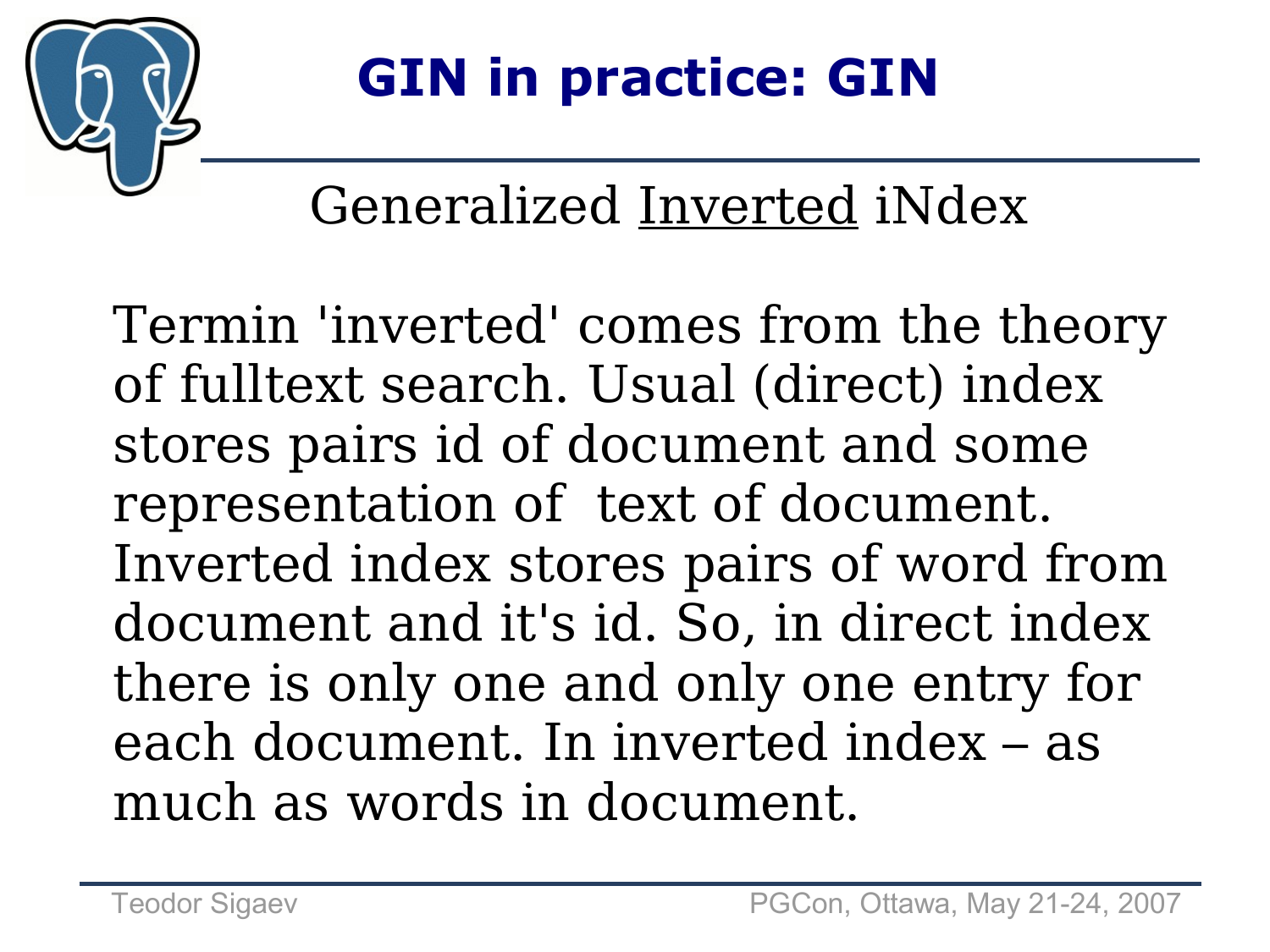

For optimization reasons, inverted index stores key (in fulltext – word) and list of document's ids. Usually, lists are stored as ordered, which allows their fast merge in case of search of several words.

PgSQL implementation details:

- document's id is a pointer to table's row.
- list of document's ids is stored in B-Tree to simplify its update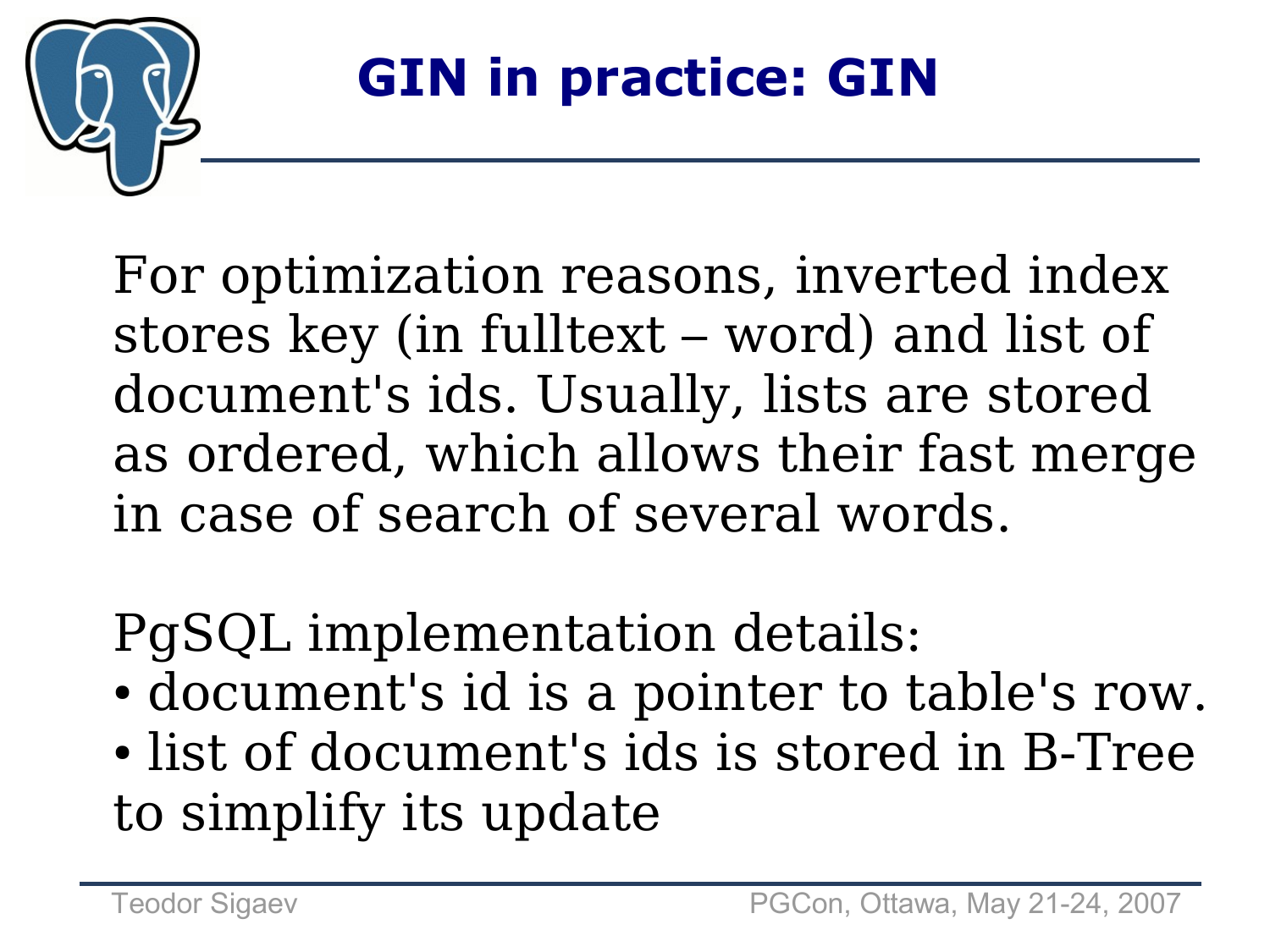

#### Generalized Inverted iNdex

Although inverted indexes was invented for fulltext search, in practice they are applicable for other purposes. Documents contain variable number of data of the same nature – it is a usecase for inverted index. For example – arrays. So, inverted index may be generalized to support not only fulltext search.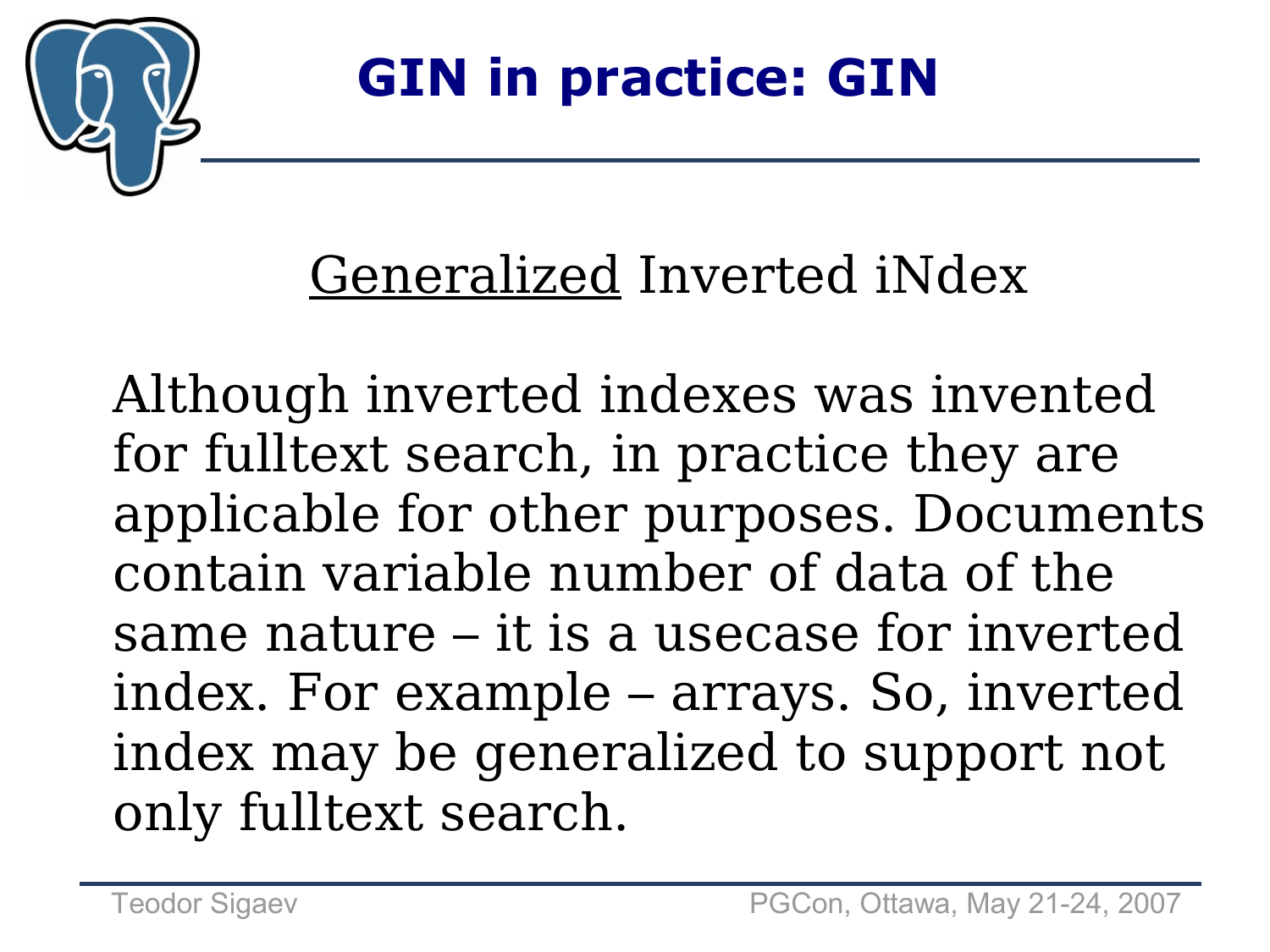

Teodor Sigaev **PGCon, Ottawa, May 21-24, 2007**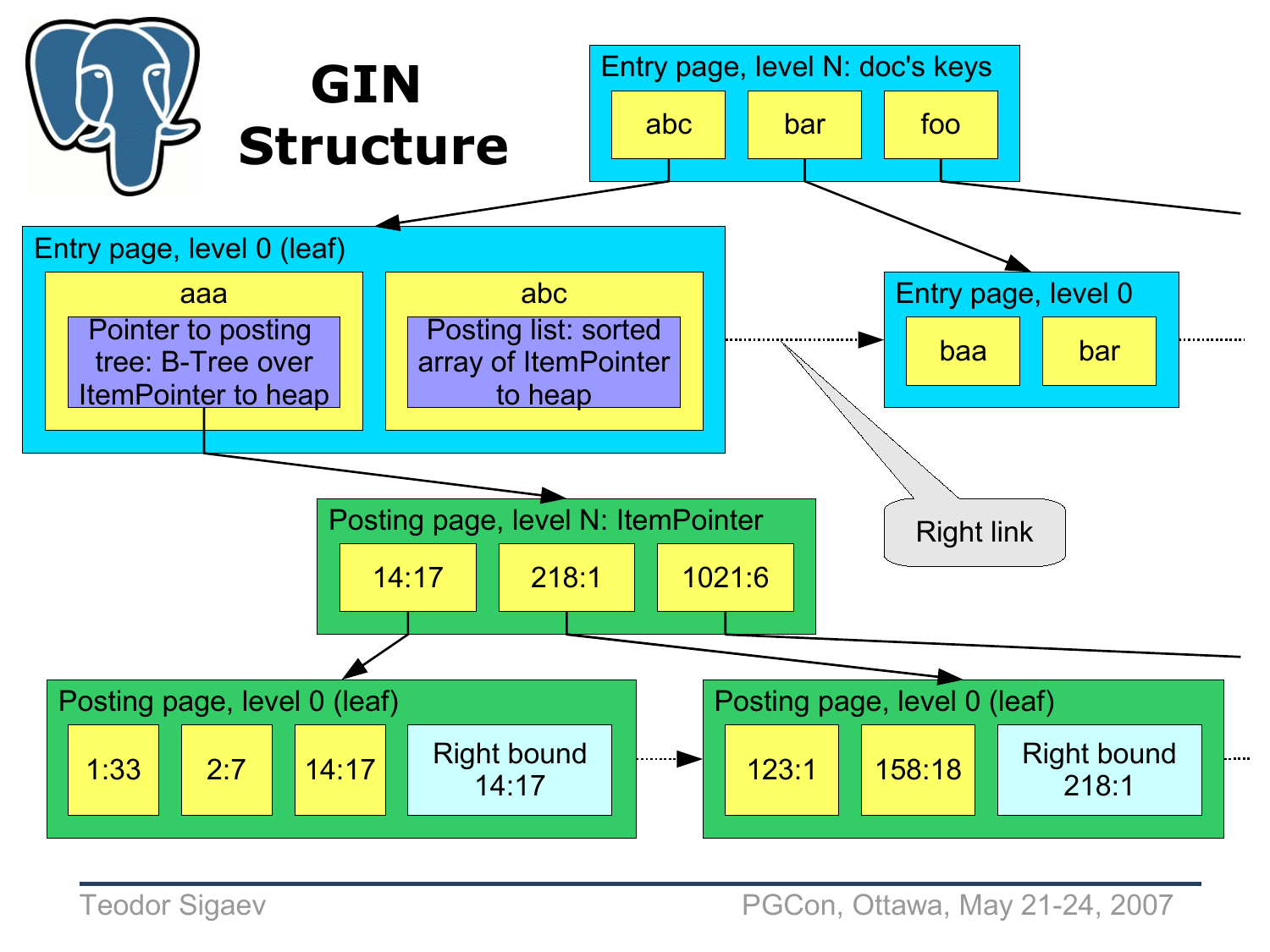

# **GIN in practice: GIN**

GIN takes care of:

- Concurrency
	- Lehman and Yao's high-concurrency B-tree management algorithm
- $\bullet$  WAL.
	- Recovery

GIN is utilized like other indexes in PgSQL with a help of user-defined opclasses organized similar to GiST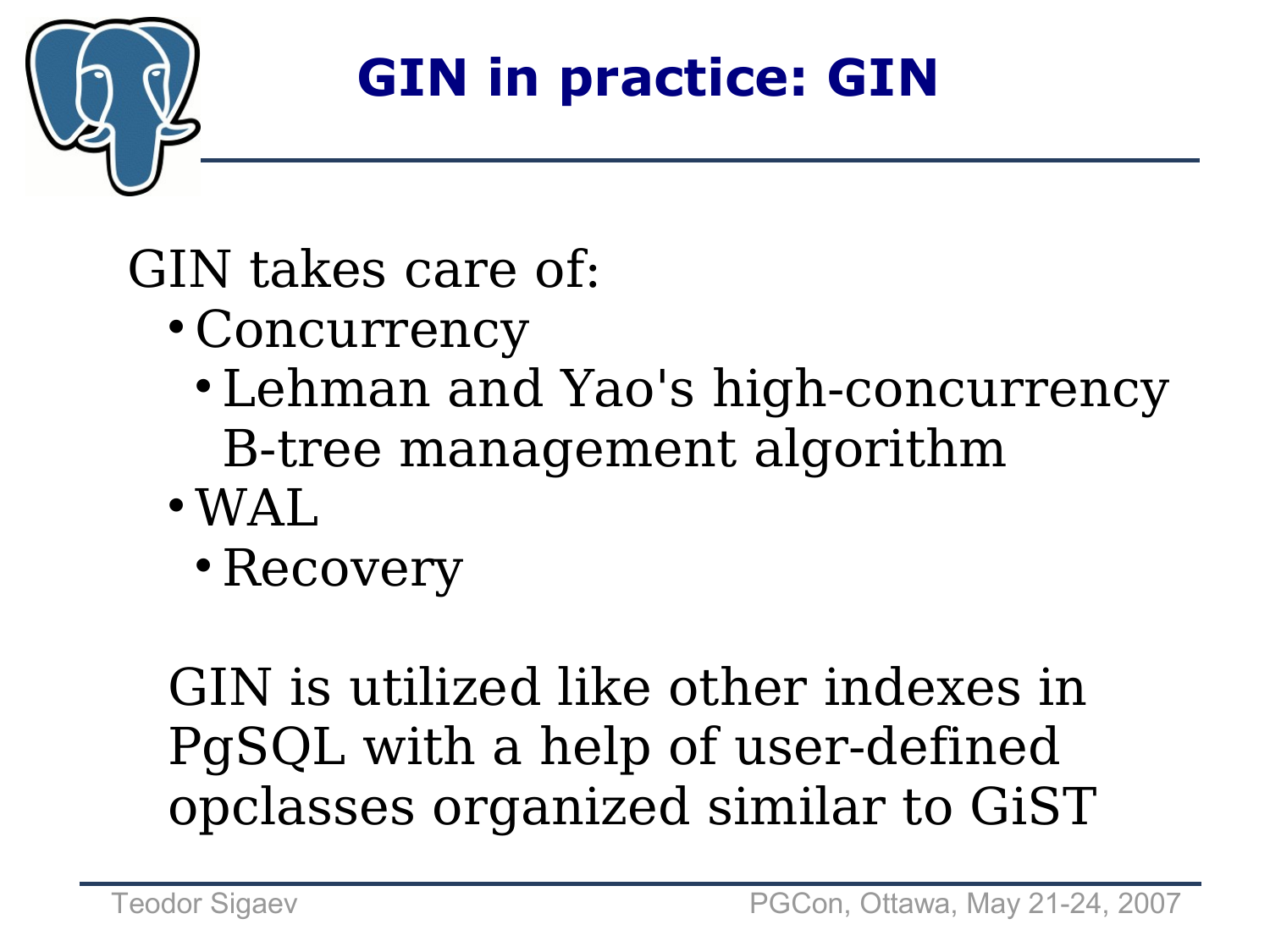

## **GIN in practice: interface**

#### Four interface functions (pseudocode):

- Datum\* extractValue(Datum inputValue, uint32\* nentries)
- int compareEntry(Datum a, Datum b)
- Datum\* extractQuery(Datum query, uint32\* nentries, StrategyNumber n)
- bool consistent(bool check[], StrategyNumber n, Datum query)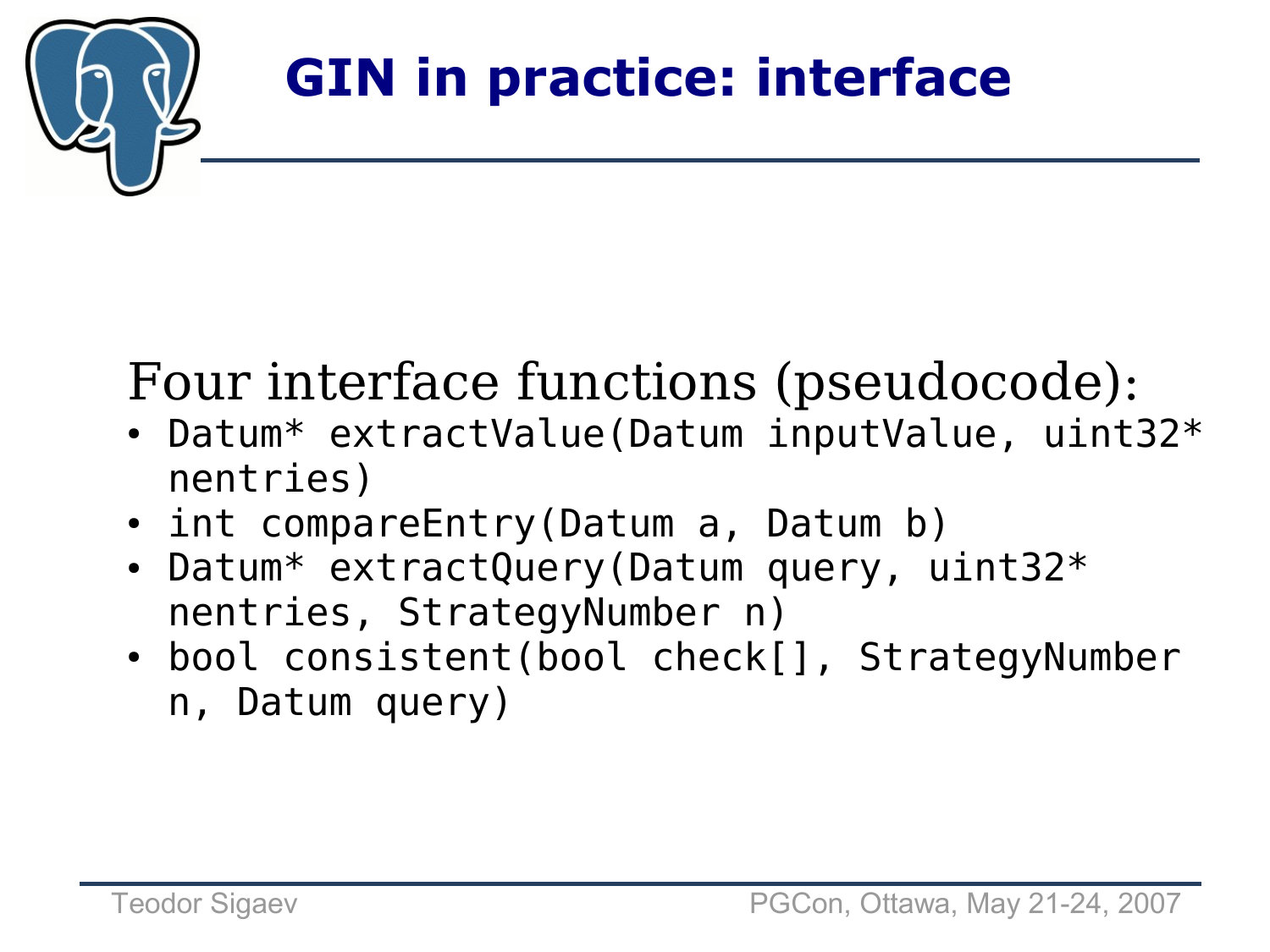

## **GIN in practice: interface**

Datum\* extractValue(Datum inputValue, uint32\* nentries) Returns an array of Datum of entries of the value to be indexed. nentries should contain the number of returned entries.

Tsearch2 example: inputValue is tsvector, output is array of text type, containing lexemes.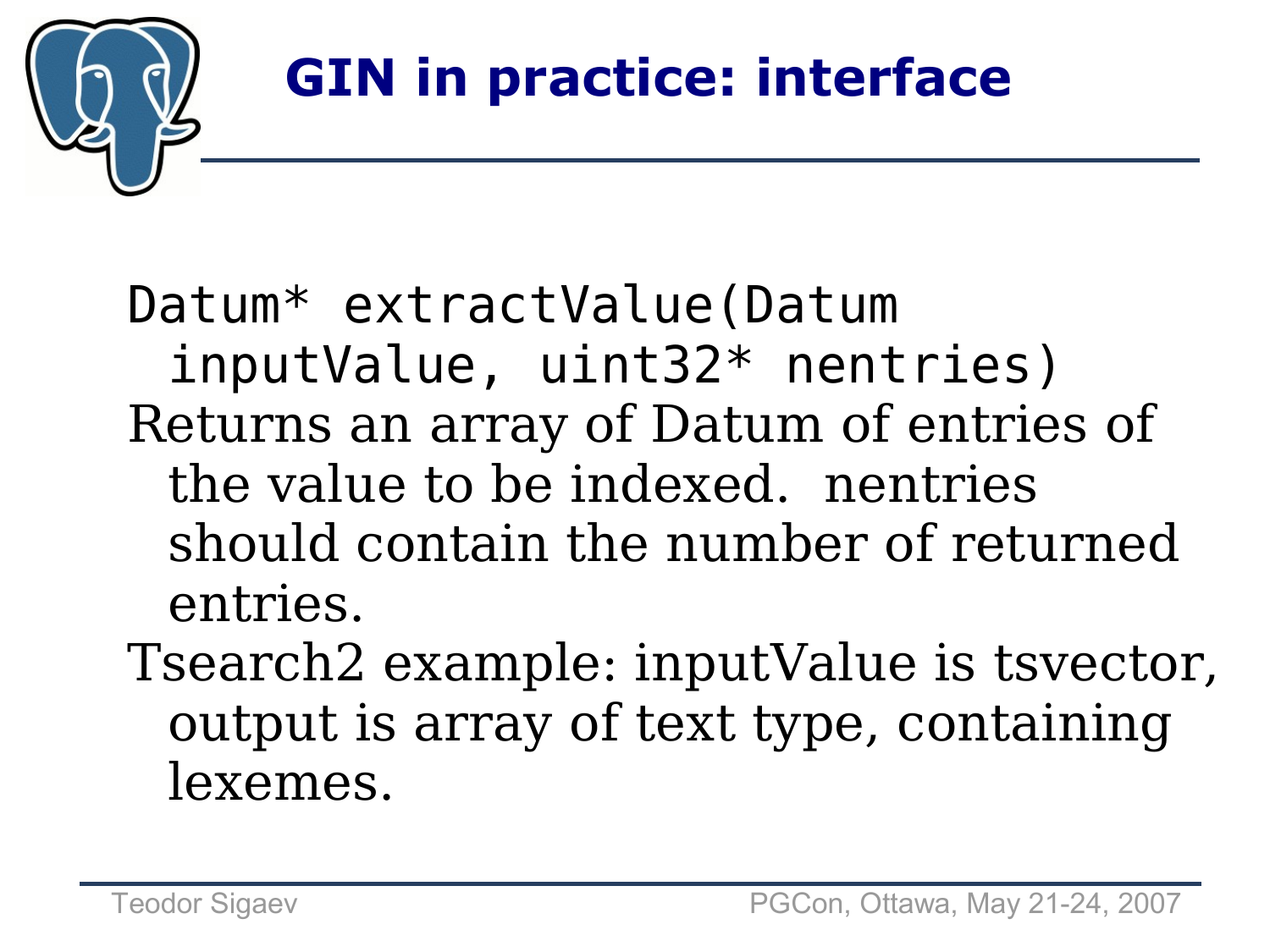

int compareEntry(Datum a, Datum b) Compares two entries (not the indexing values), returns  $<$ 0, 0,  $>$ 0 Tsearch2 example: built-in bttextcmp(), used for built-in B-Tree index over texts.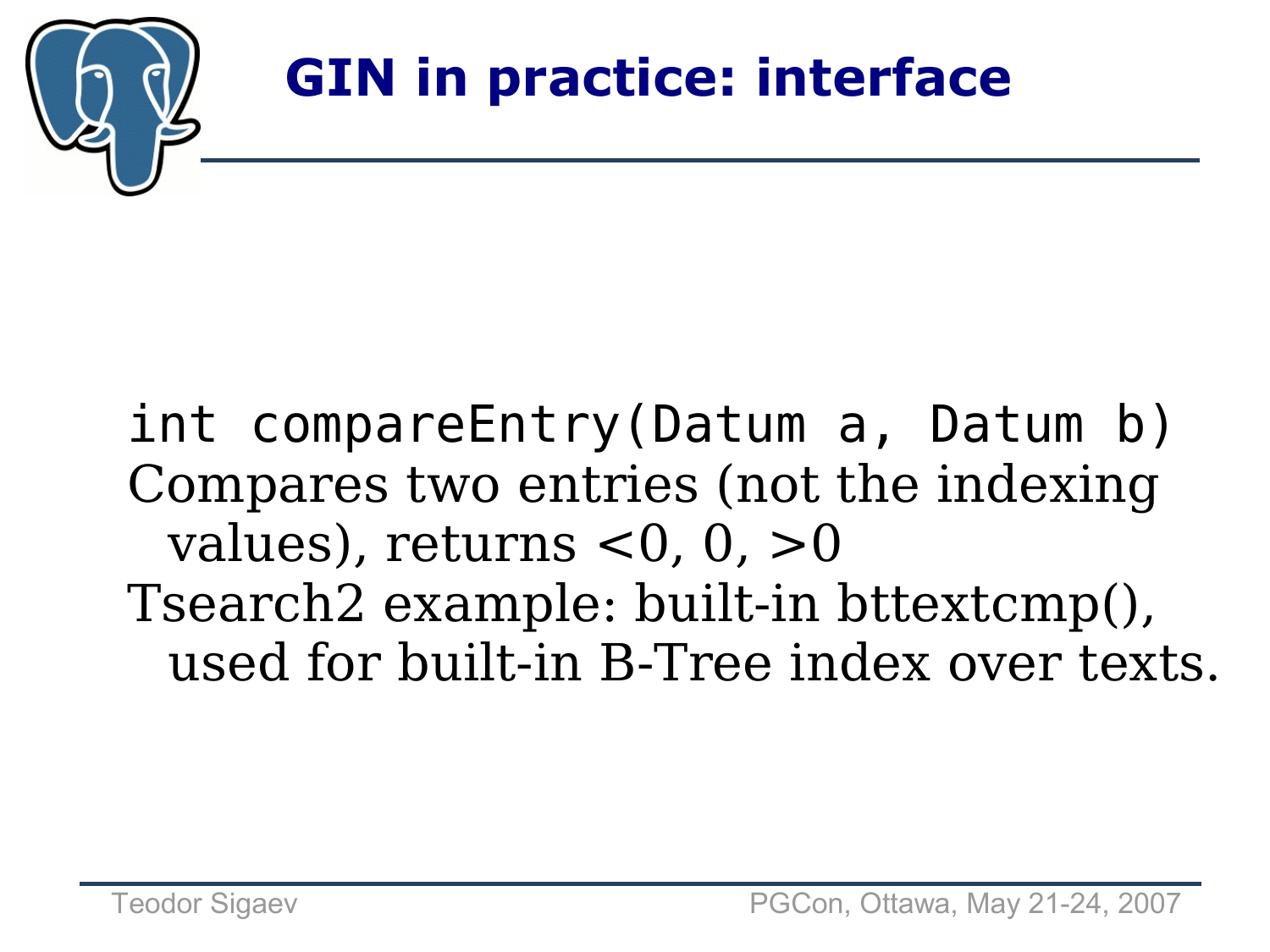

#### **GIN in practice: GIN**

StrategyNumber – one of argument of extractQuery & consistent, pointed in CREATE OPERATOR CLASS per each operation.

Operators:  $int4 < int4$ , Overloaded  $int4 = \{int2 | int4 \}$ 

CREATE OPERATOR CLASS ... FOR TYPE int4 USING {GIN|GiST} OPERATOR  $|1| = (int4, int2)$ , --  $int4 = int2$ OPERATOR  $|2| = (int4, int8)$ ,  $-int4 = int8$ OPERATOR  $|3| <$  (int4,int4), -- int4  $<$  int4 ...; **StrategyNumber**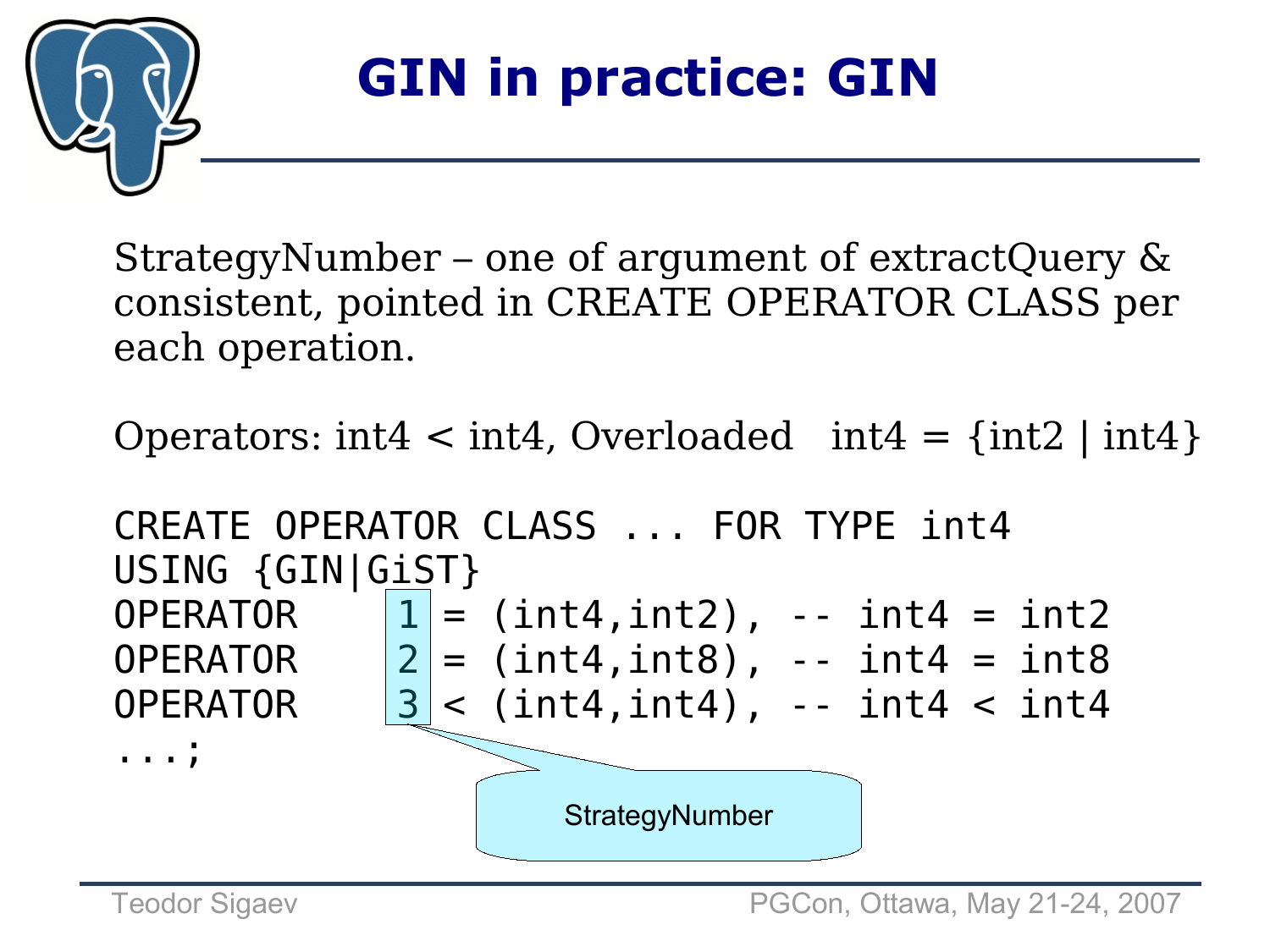

Datum\* extractQuery(Datum query, uint32\* nentries, StrategyNumber n)

- Returns an array of Datum of entries of the query to be executed. n is the strategy number of the operation. Depending on n, query can be different type.
- Tsearch2 example: query is tsquery, output is array of text type, containing lexemes.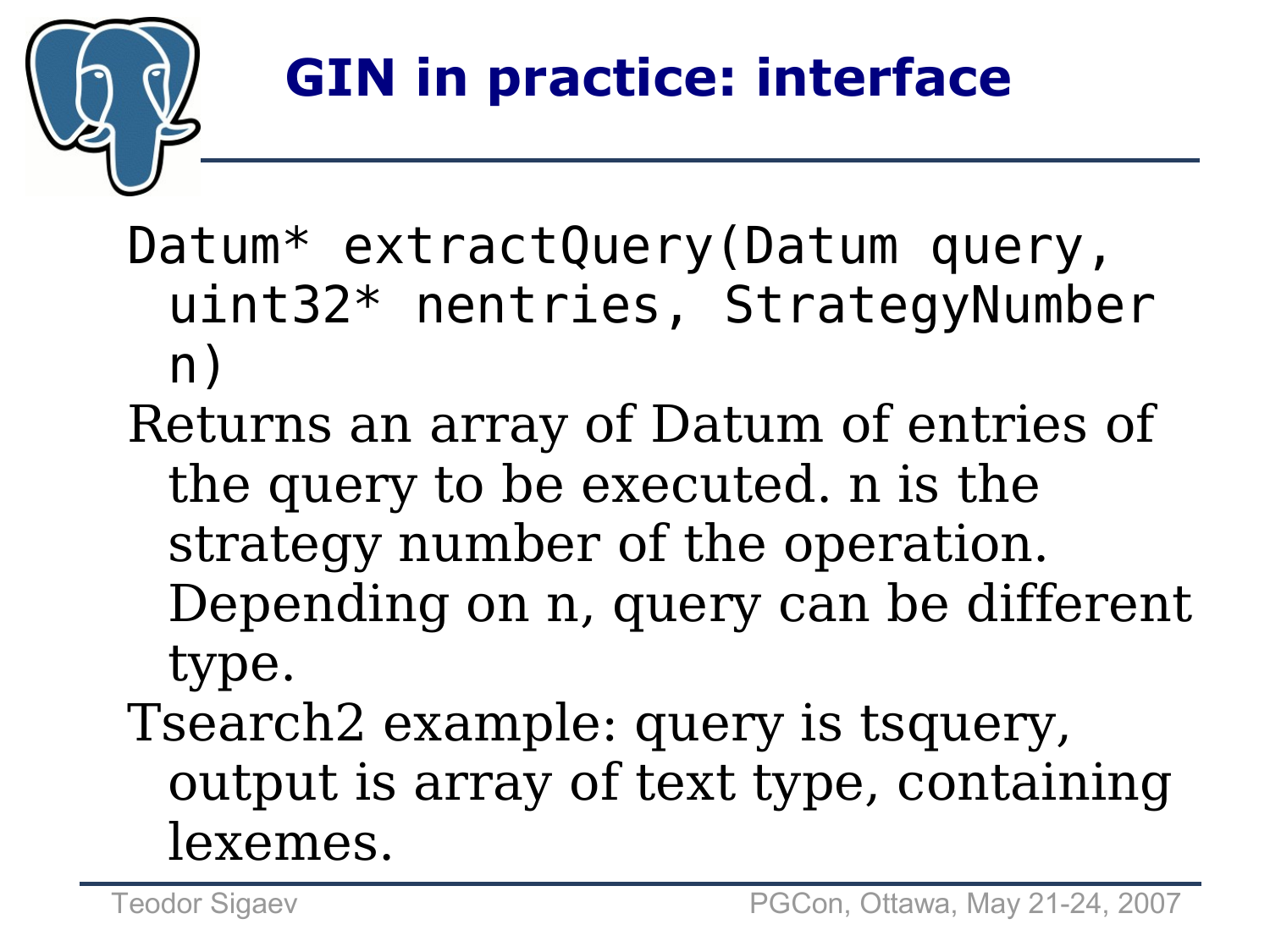

bool consistent(bool check[], StrategyNumber n, Datum query) Each element of the check array is true if the indexed value has a corresponding entry in the query: if  $(check[i] = TRUE)$ then the i-th entry of the query is present in the indexed value. The function should return true if the indexed value matches by StrategyNumber and the query.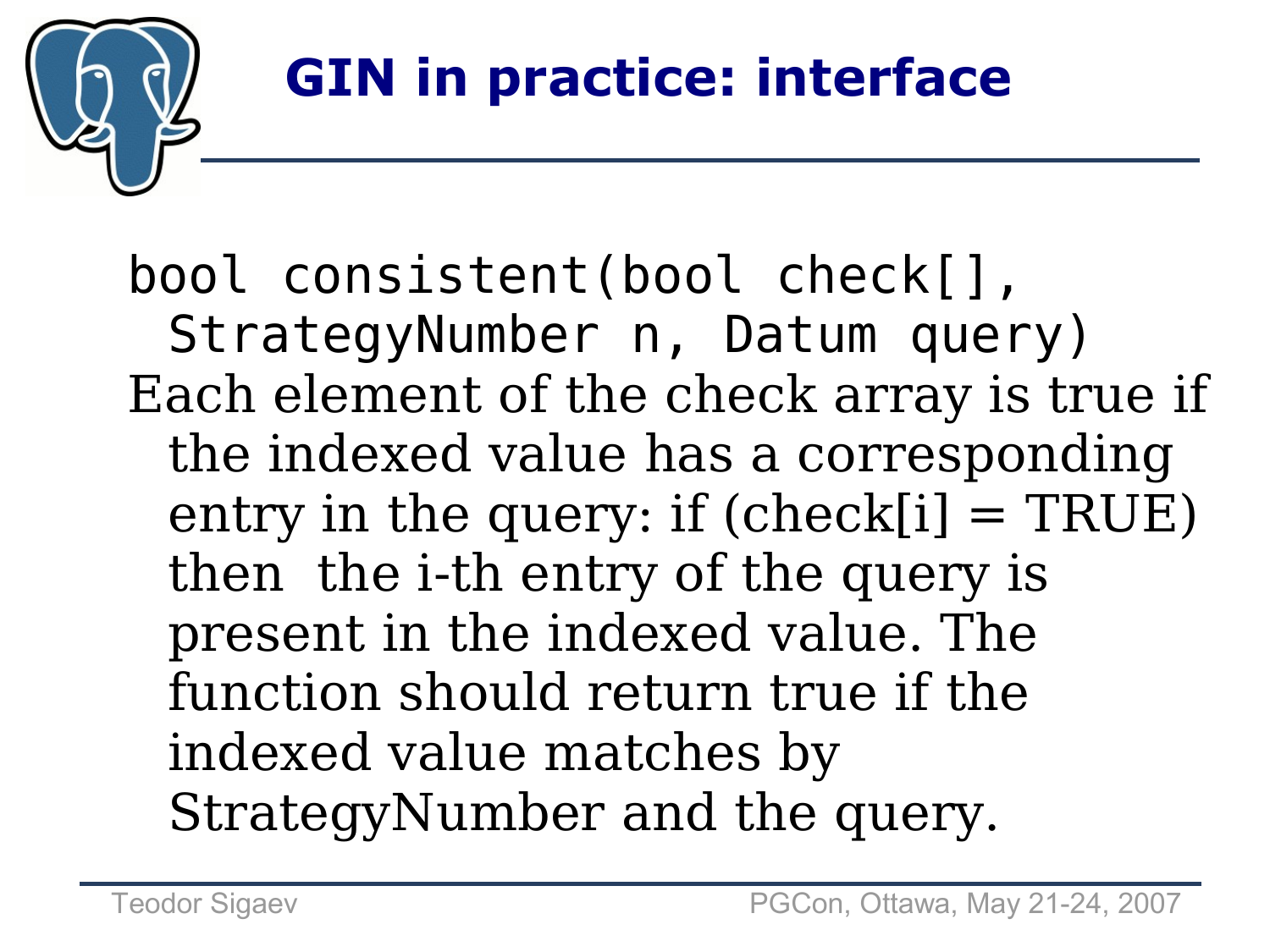

- extractValue and consistent methods are called in short-lived memory context, which resets after every call.
- extractQuery and compareEntry called in current memory context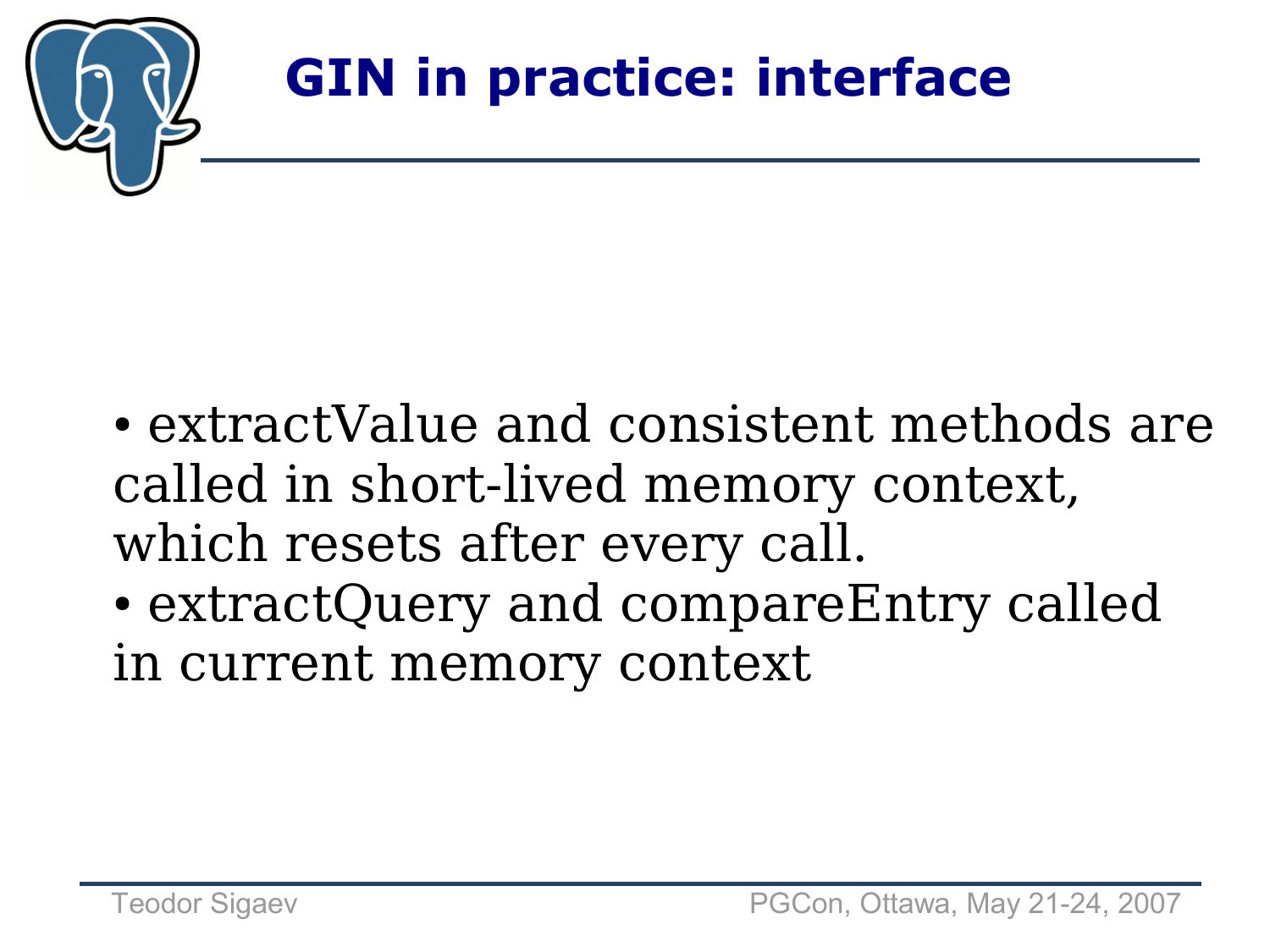

HStore - contrib module for storing multiple (key,value) pairs in one field.

HStore in PgSQL has direct analogy in Perl language: hash. Syntax is very similar to syntax of creating hashes in Perl. Some operations:

- $\bullet$  select 'a=>q, b=>q'::hstore->'a'; q
- select akeys('a=>1,b=>2'::hstore); {a,b}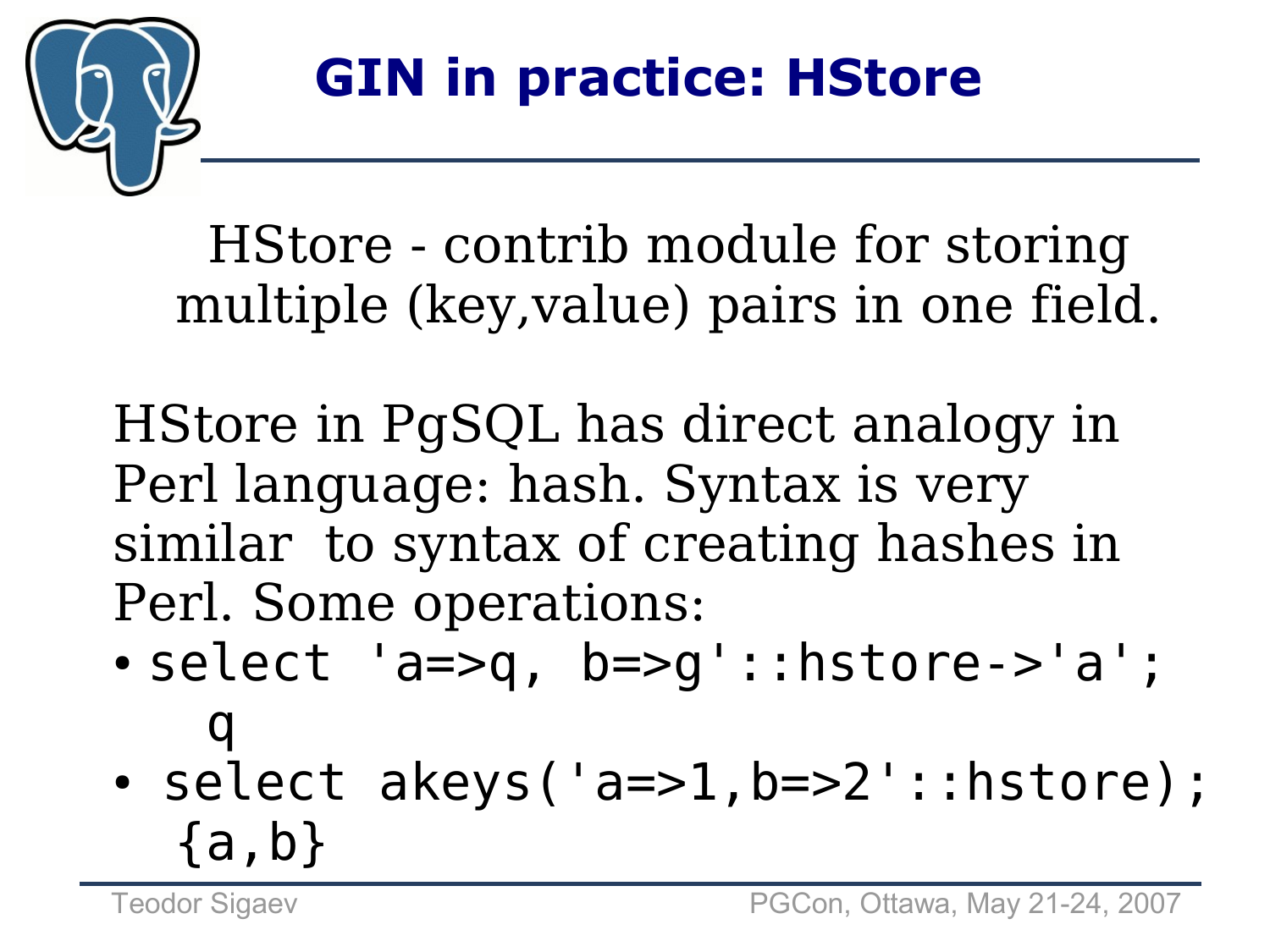

- akeys(hstore), avals(hstore) returns keys/values as an array
- skeys(hstore), skeys(hstore) retunrs keys/values as a set of strings
- each(hstore) returns set of (key, value)
- exist(hstore,text), defined(hstore, text) – similarly to Perl (undef is NULL)
- $\bullet$  hstore ? text equivalent for exist()
- hstore @> hstore, hstore <@ hstore containes/contained operation
- hstore | | hstore concatenate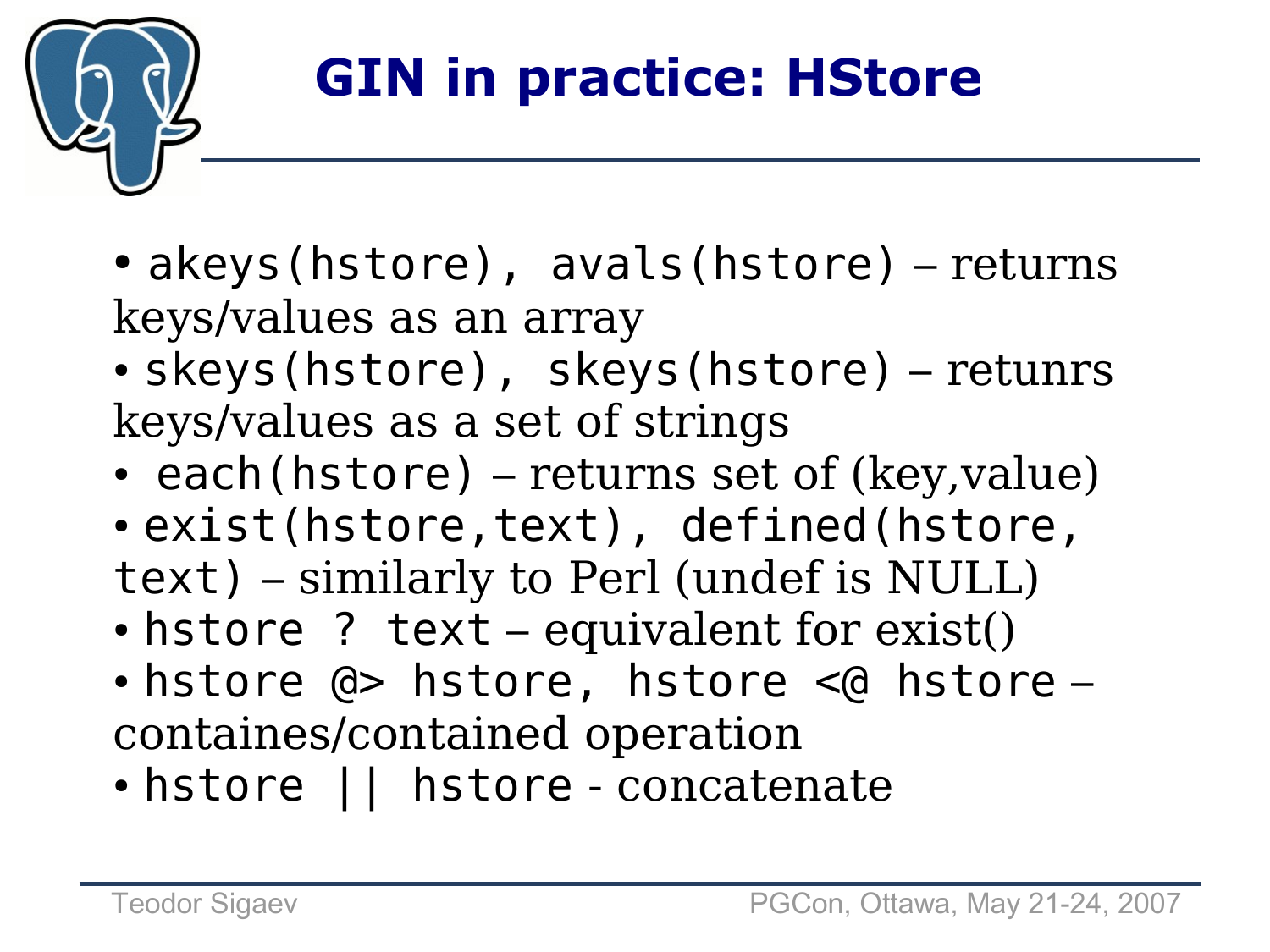

Usecases for Hstore:

- Semi-structured data
- Variable and not-predefined number of fields
- Several slightly different objects (usual way is to store in several inherited tables or in single table with all possible fields)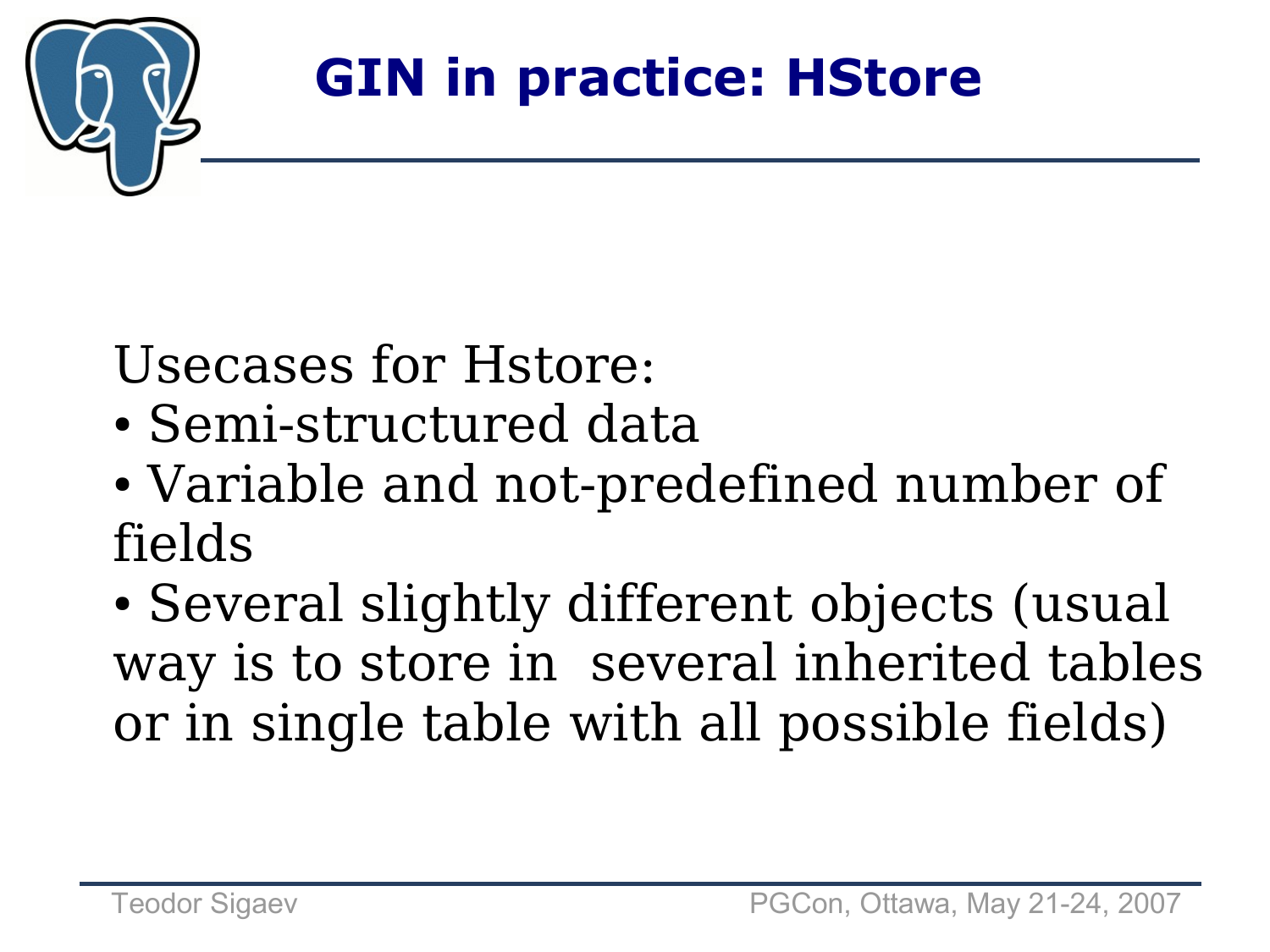

Storing user settings for WEB-application: CREATE TABLE Users ( id int4 primary key, login text not null unique, firstname text, birthdate date, --timestamp? ... settings hstore );

```
UPDATE Users SET settings = settings ||
'ShowNewsBlock=>1, NewsBlockAlign=>left' WHERE
login=
'teodor';
```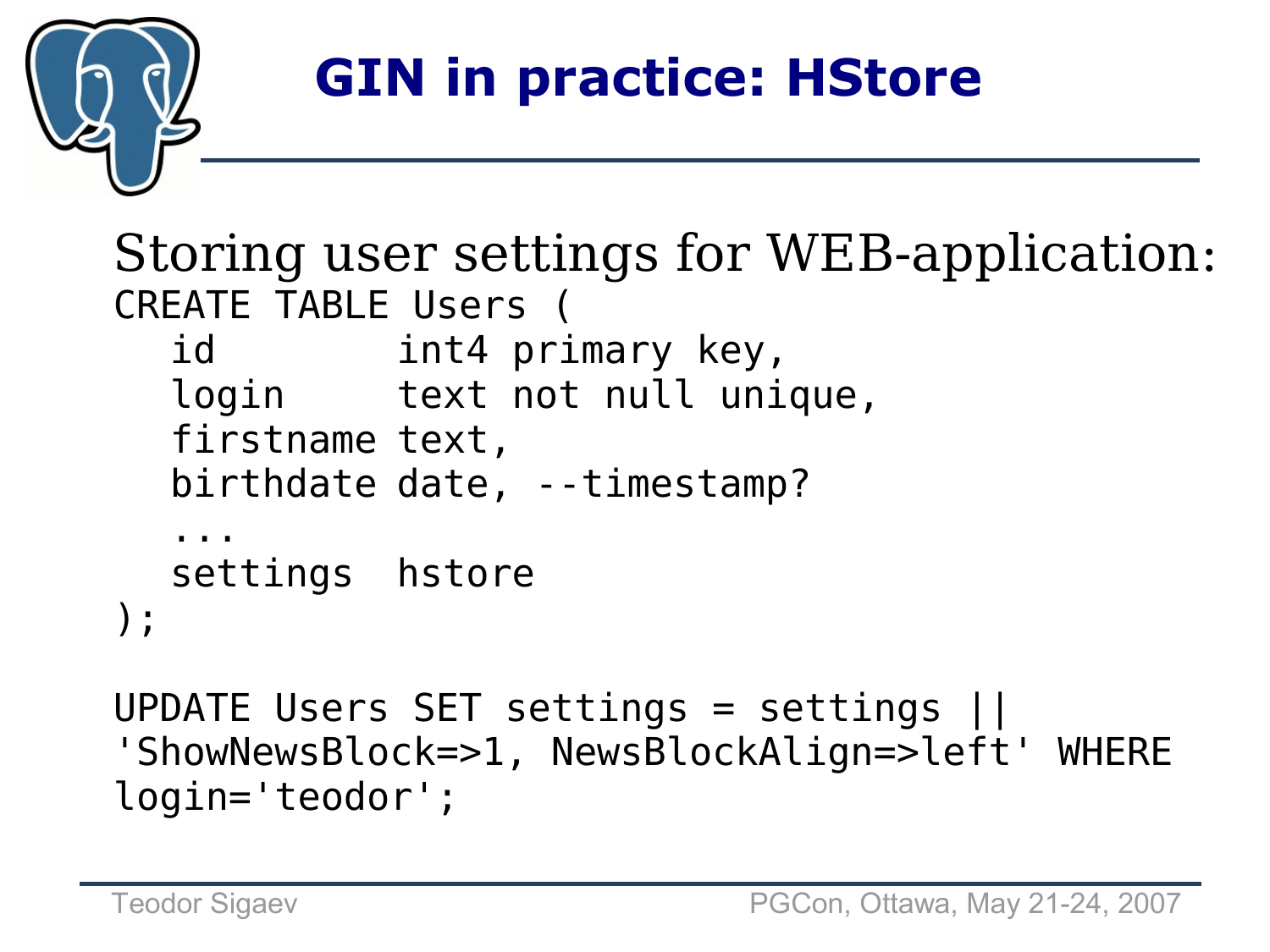

```
Retrieve settings:
SELECT settings->'ShowNewsBlock'
,
 settings->'NewsBlockAlign' FROM Users WHERE
 login =
'teodor';
Perl tip:
sub NULL { return undef; }
$settings = $dbi -....
$settings = ~ s/([60%]) / \151/g; # escape Perl's# special chars
my shsettings = eval( "fsettings'');
if ( $hsettings->{ShowNewsBlock} ) {
...
```
}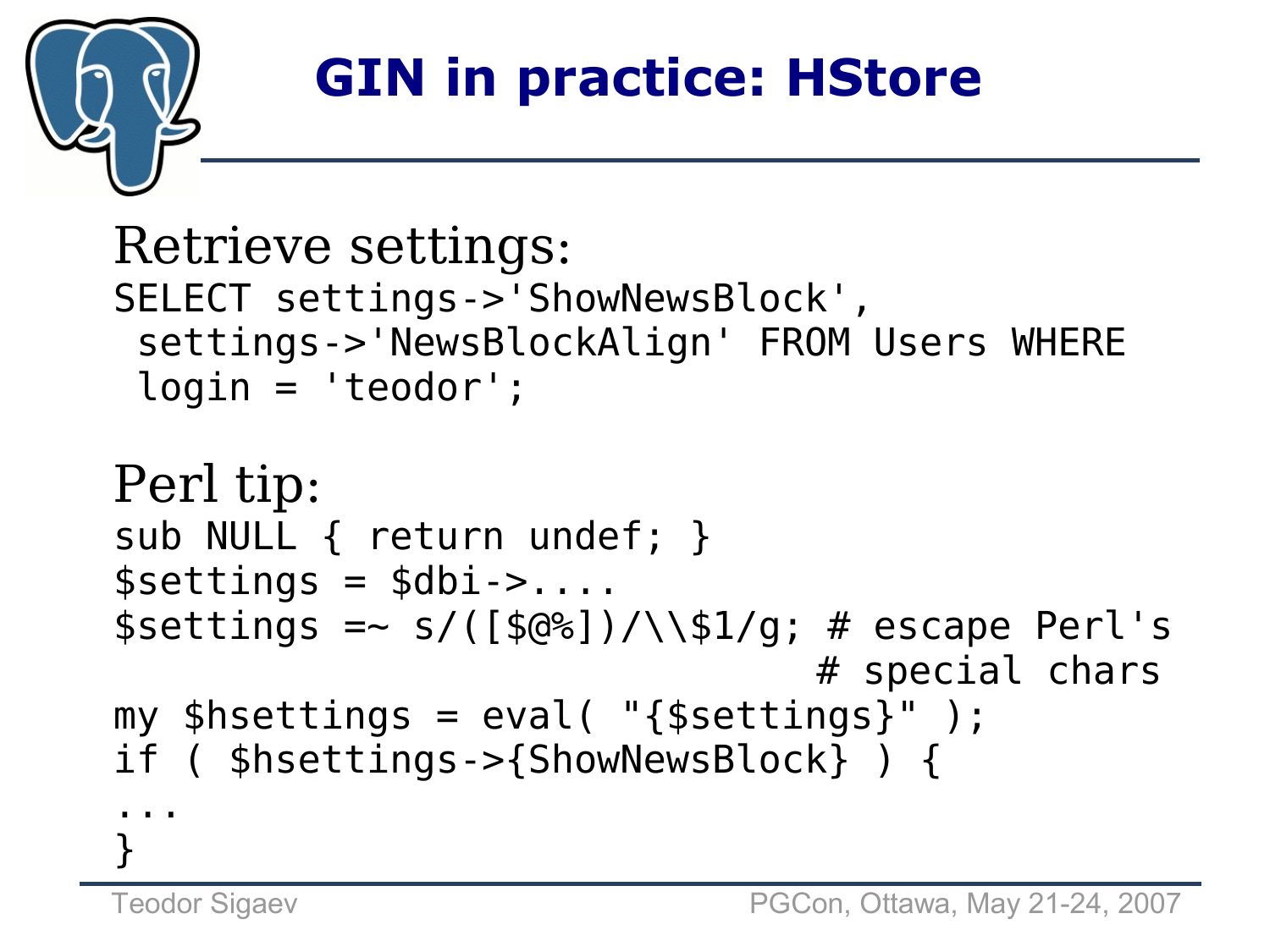

```
Track changes in DB:
CREATE TABLE history (
  id int4 primary key,
  user id int4 references..., --who change?
  object name text not null, --table name
  object id int4 not null,
  change date timestamp not null,
  changes hstore not null
);
INSERT INTO history VALUES ( 123, 1, -- it's me
  'document', 12, -- object
  '2007-05-23 15:00',
  'title=>"GIN in pratice"' --old title
);
```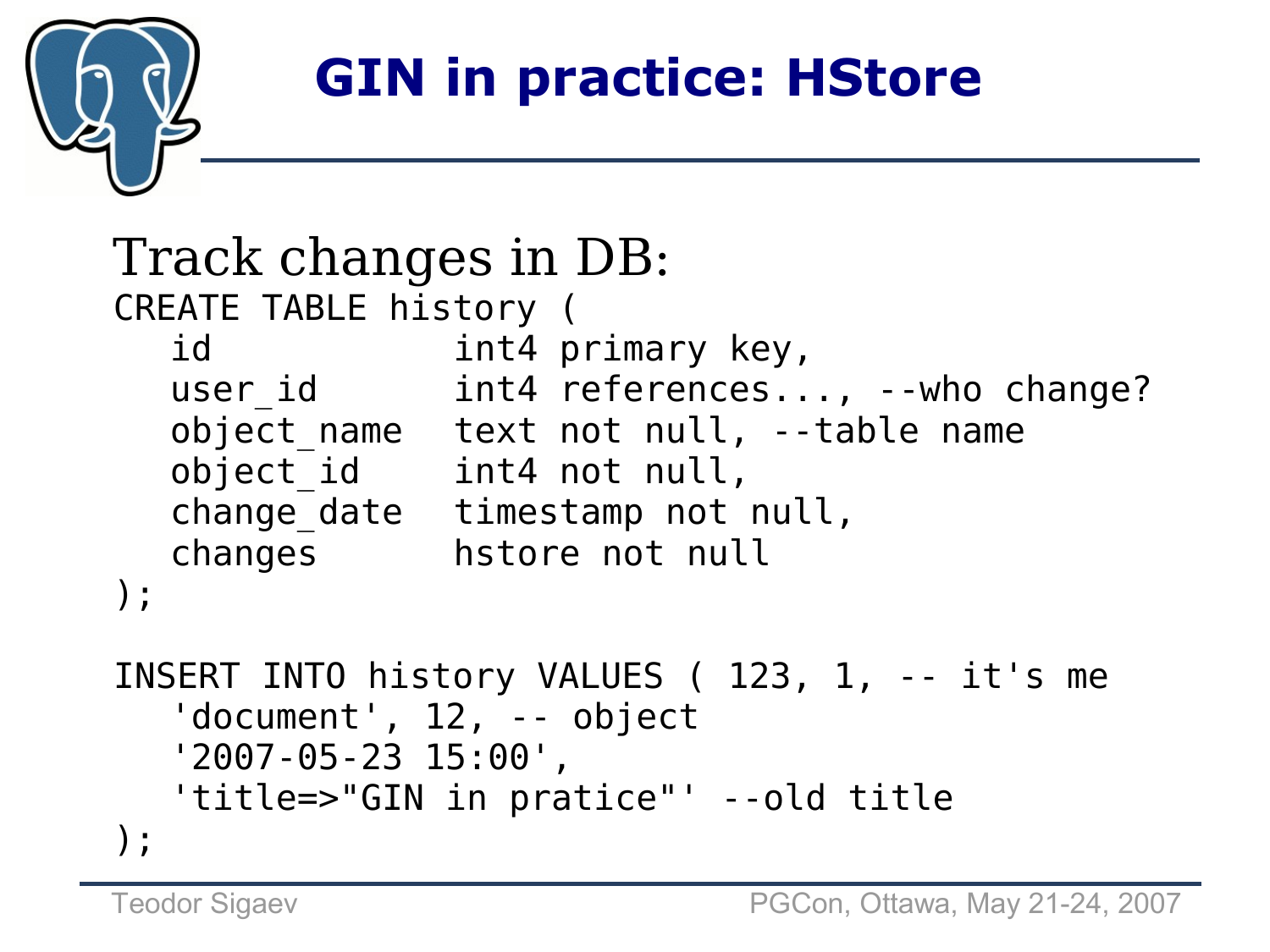

```
Internet shop:
CREATE TABLE goods (
  id int4 primary key,
  goods type id int4 not null references...,
  name text not null,
  info hstore not null
);
```
INSERT INTO goods VALUES ( 123, 1, --mobile phone

'Phone name' , 'Standard=>GSM, SubStandard=>1900MHz, Localization=>RU, Color=>magenta');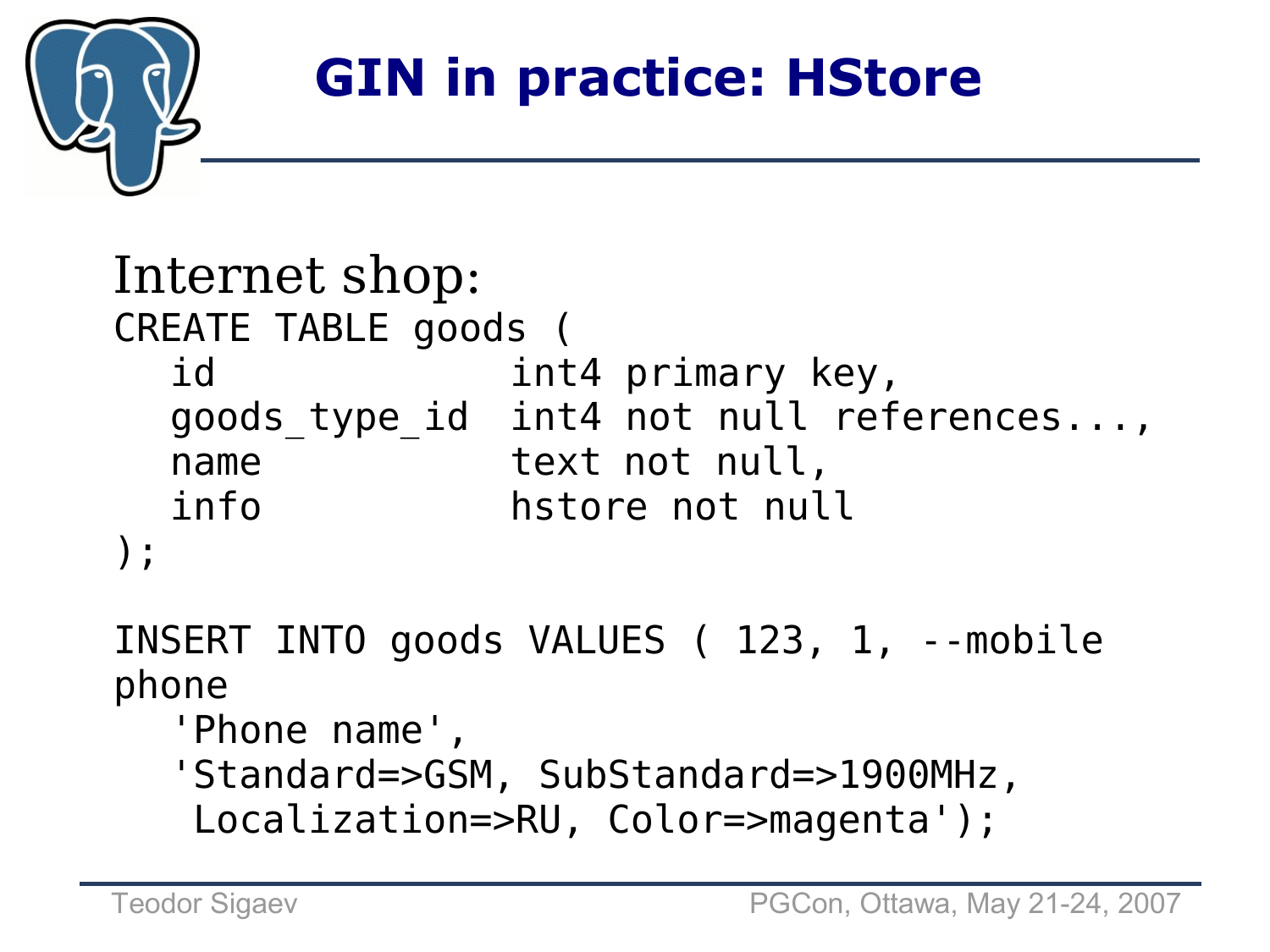

Most popular queries (column 'info' is of hstore type):

- SELECT ... WHERE info->'Standard' = 'GSM';
- SELECT ... WHERE exist(info, 'Localization');
- SELECT ... WHERE exist(info, 'Localization') AND info->'Standart' = 'GSM';
- SELECT ... WHERE exist(info, 'Localization') AND exist(info, 'Color') AND info->'Standard' = 'GSM';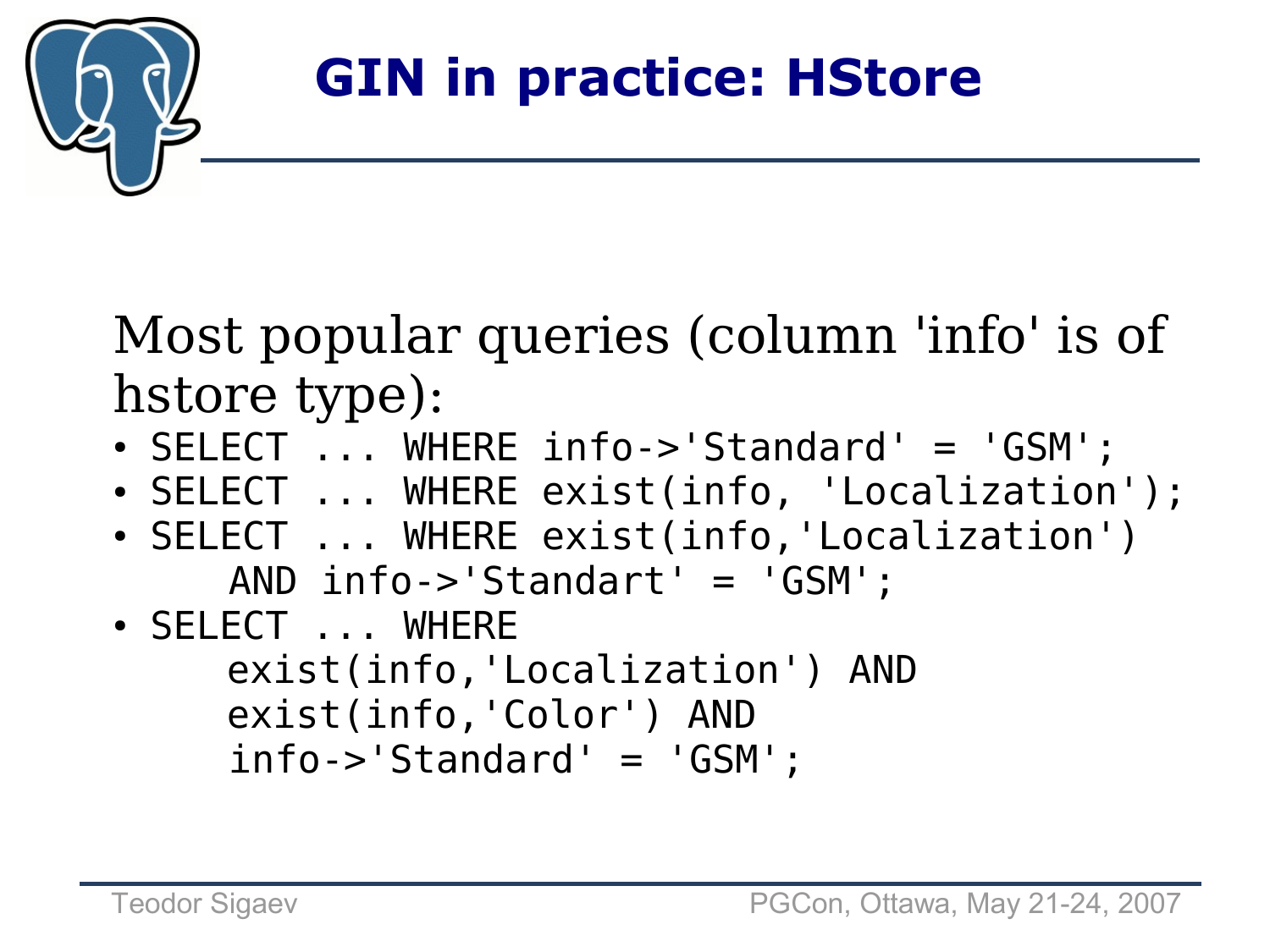

#### How to speed up?

- CREATE INDEX ... USING BTREE ((info->'Standard'));
- CREATE INDEX ... USING BTREE ((info ? 'Localization'));
	- To utilize index replace exist(info, 'key') to info ? 'key': SELECT ... WHERE (info ? 'Localization') = 't' AND (info->'Standard') = 'GSM';
- CREATE INDEX ... USING GIST (info);
	- To utilize GiST index use  $\omega$  > operation: SELECT ... WHERE info ? 'Localization' AND info @> 'Standard=>GSM';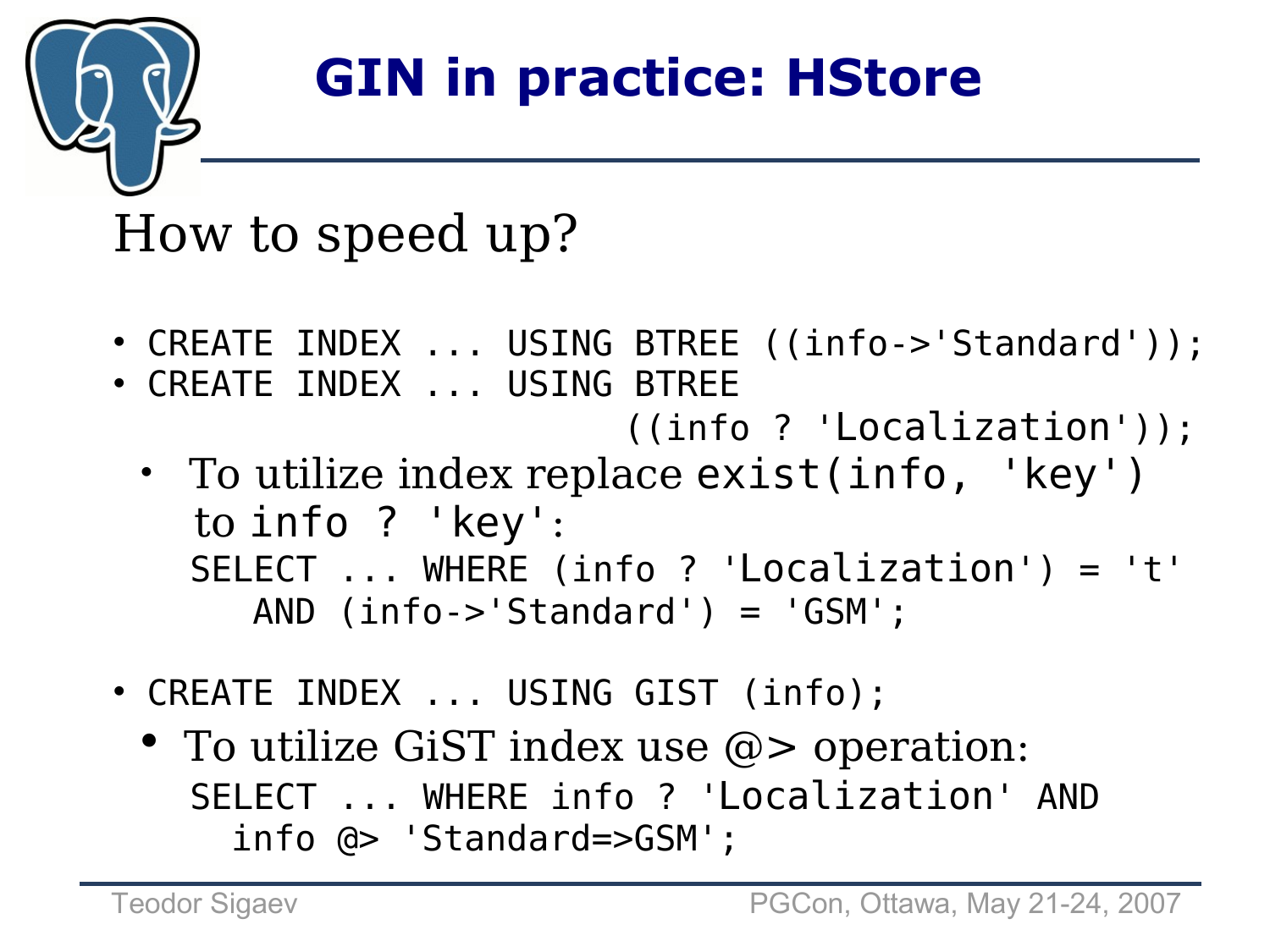

#### **+** B-Tree:

- Nice looking query
- Index may be used for ordering
- Index allows to search value by
- $\langle \rangle$ ,  $\langle \rangle$  = ,  $\rangle$  = operations
- **-** B-Tree:
- It requires two indexes per key
- What's about other key(s)?
- Combination of several search keys using several indexes in one query.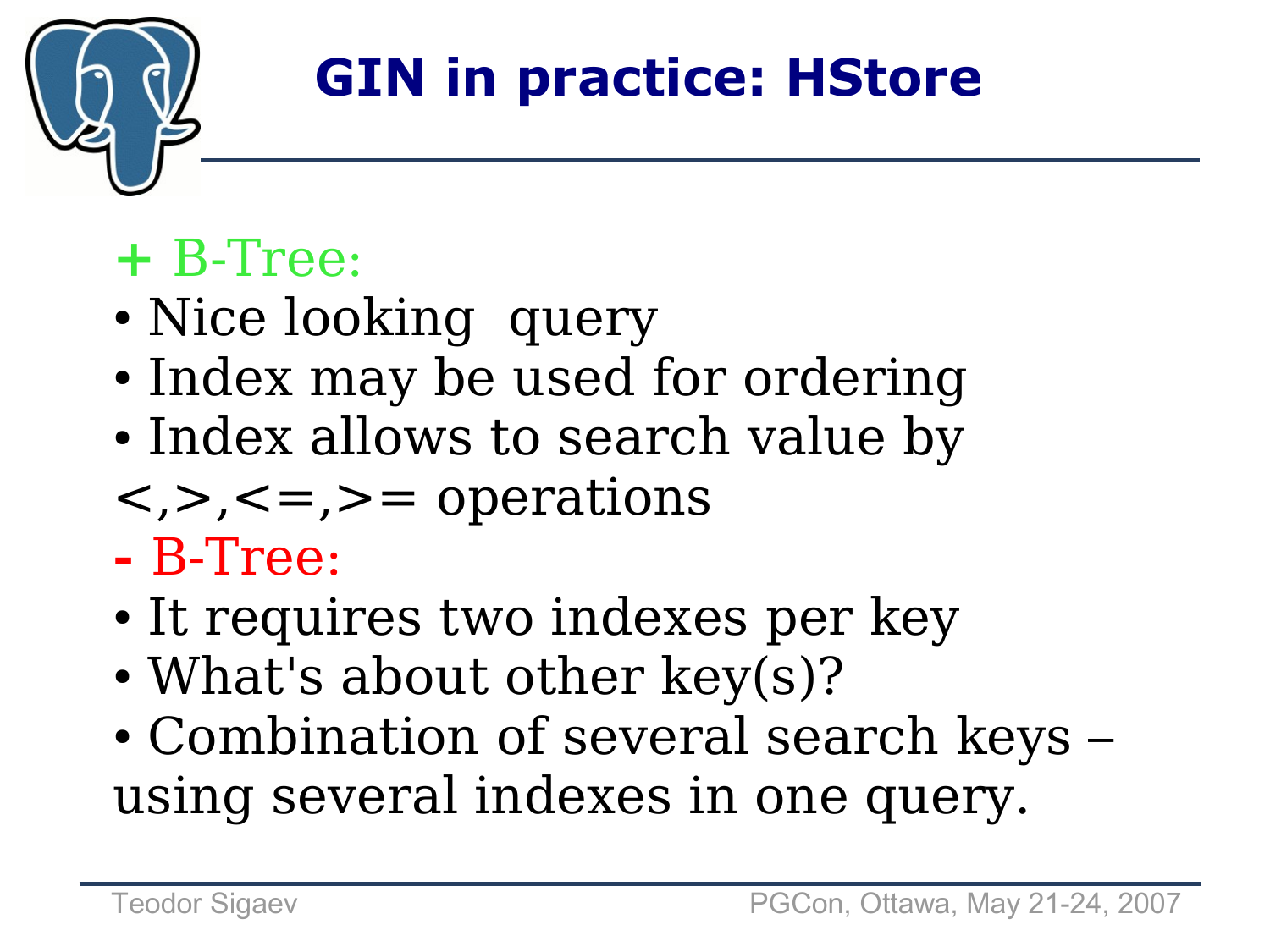

#### **+**GiST:

- One index is enough for one column
- Several clauses can be used in one index scan
- **-** GiST:
- Using RD-Tree over signatures: false drop problem and recheck is needed
- Fast signature's saturation for large sets
- Only equality operation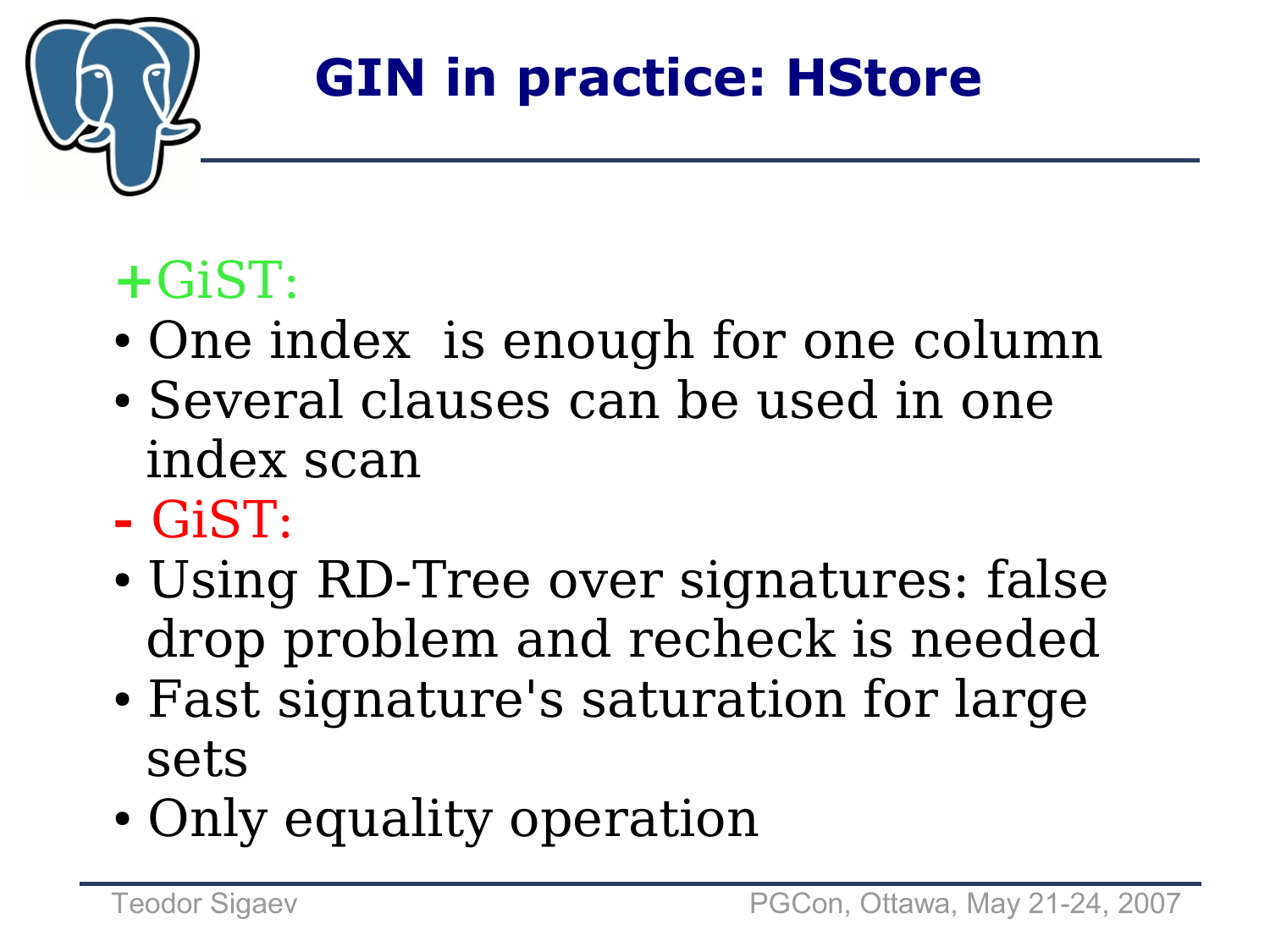

#### Possible index structure



Looks very fast for searching... But GIN can't support this scheme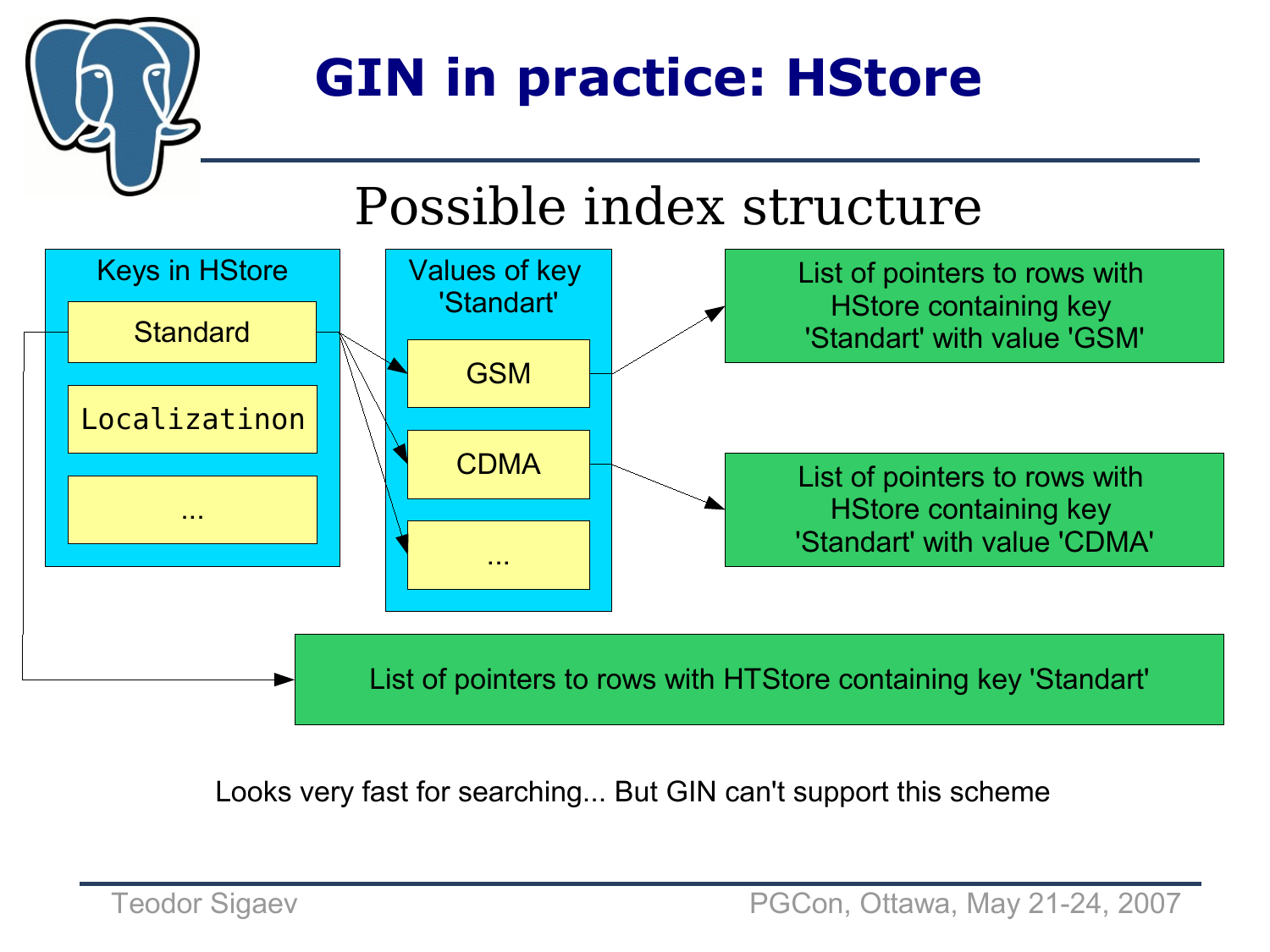

#### GIN logical structure for HStore

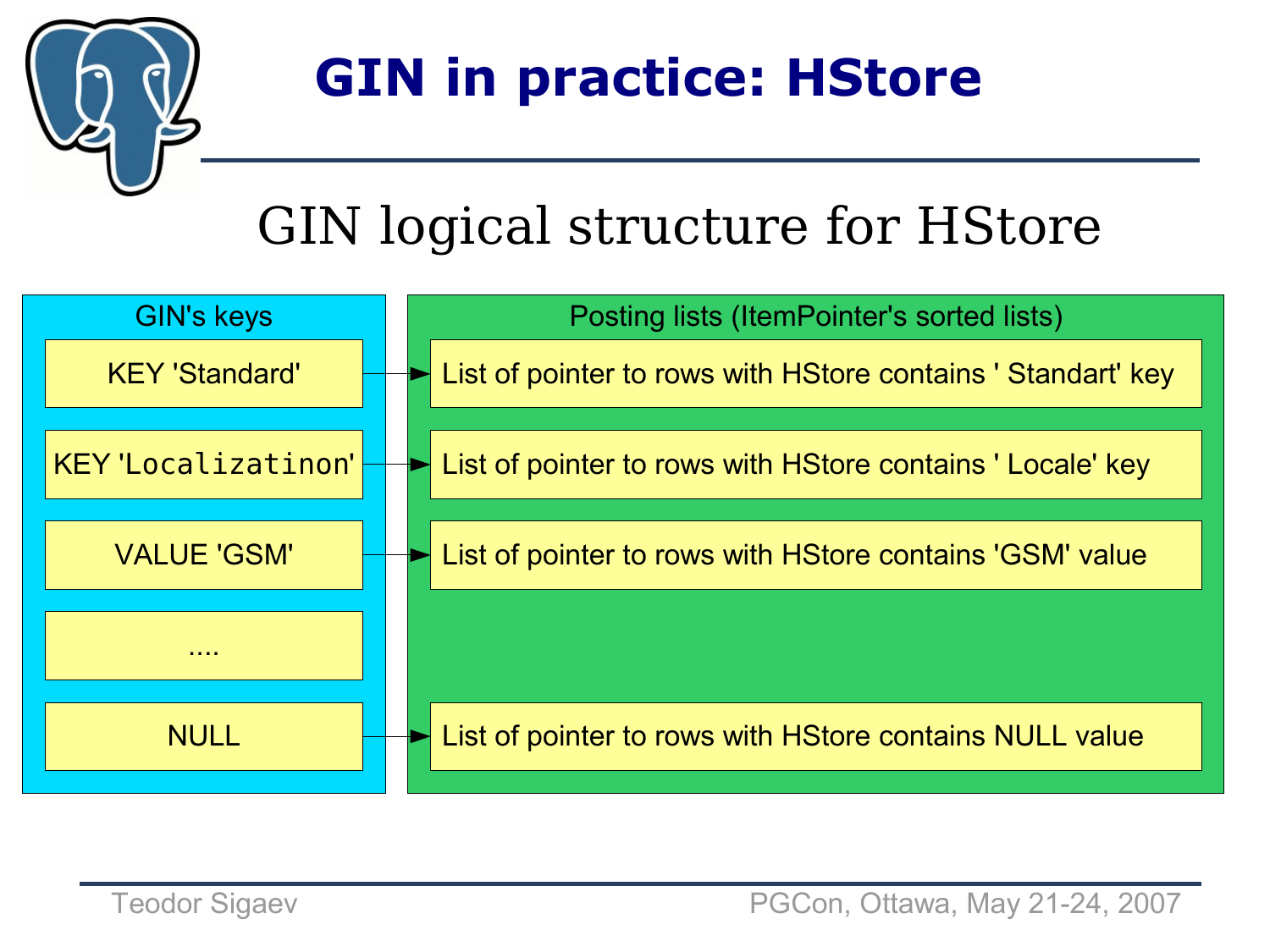

To store hstore in GIN index:

- Each key, each value will be stored separately. But it's needed to distinguish key and value in index.
- NULL is stored as special value.
- Simple storage: as string. First character is reserved to flag pointing to type: key, value or NULL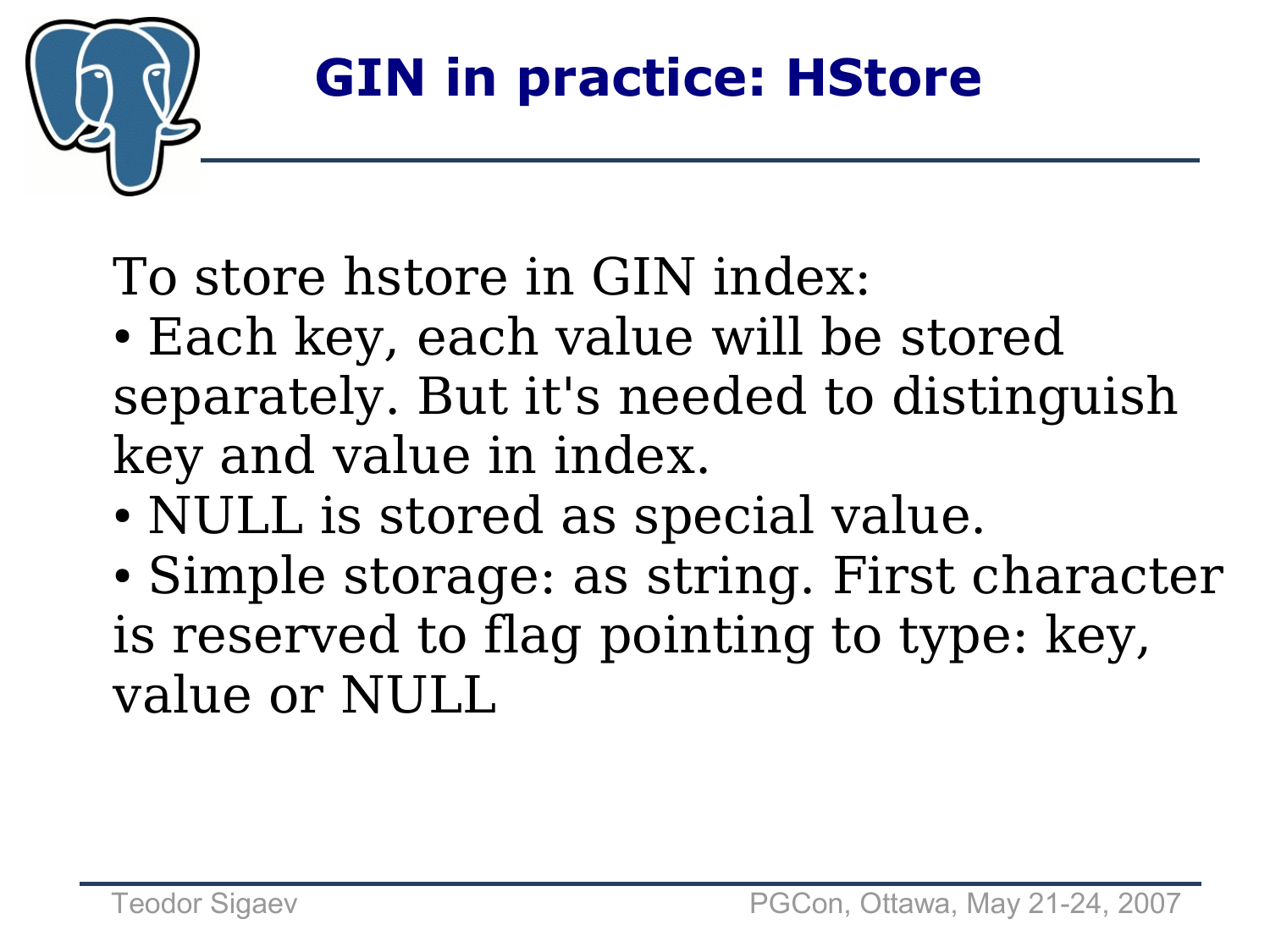

#### HStore value: '"Standard"=>"GSM", "Localization"=>"RU", "Color"=>NULL'

#### GIN's keys: KStandard, KLocale, KColor, VGSM, VRU, N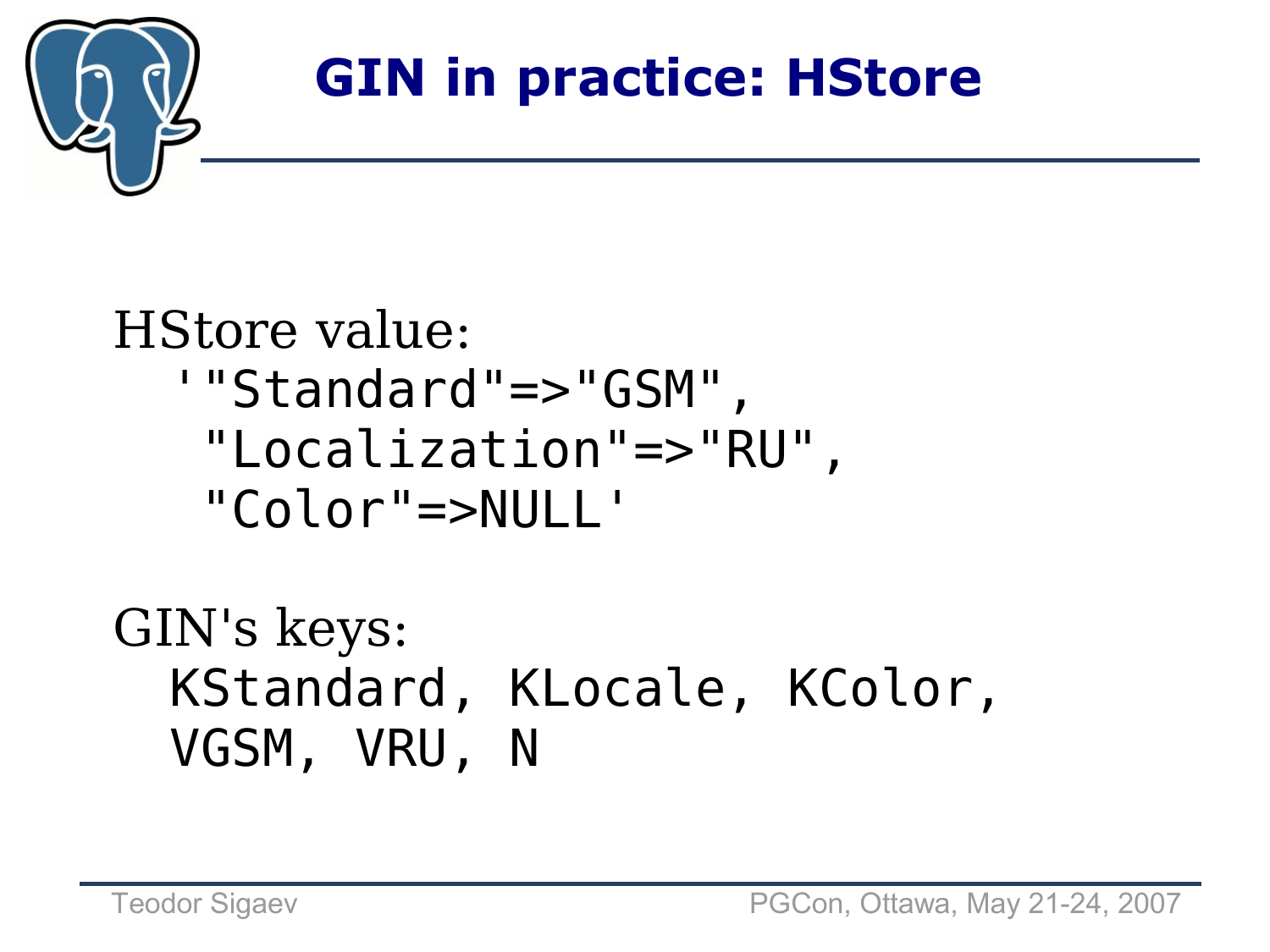

#### GIN logical structure for HStore

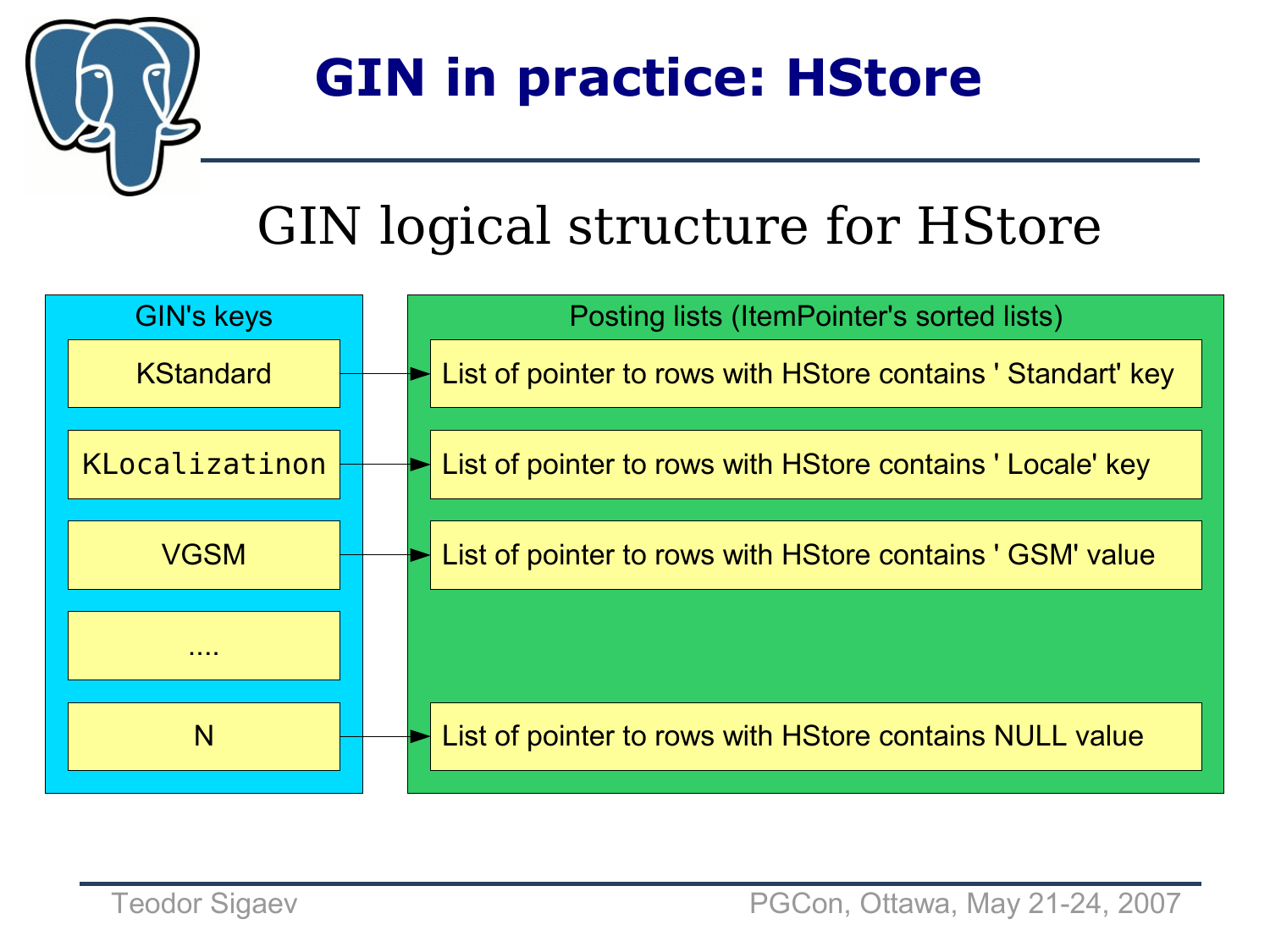

```
typedef struct {
  int32 vl_len_; // varlena header
  int4 size; // number of pairs
                     // (key,value)
  char data[1]; //storage of pairs:
                      //-array of Hentry
                      //-keys/values as
                      // string
} Hstore;
```
HStore \*hstore =  $PG$  GETARG HS(0);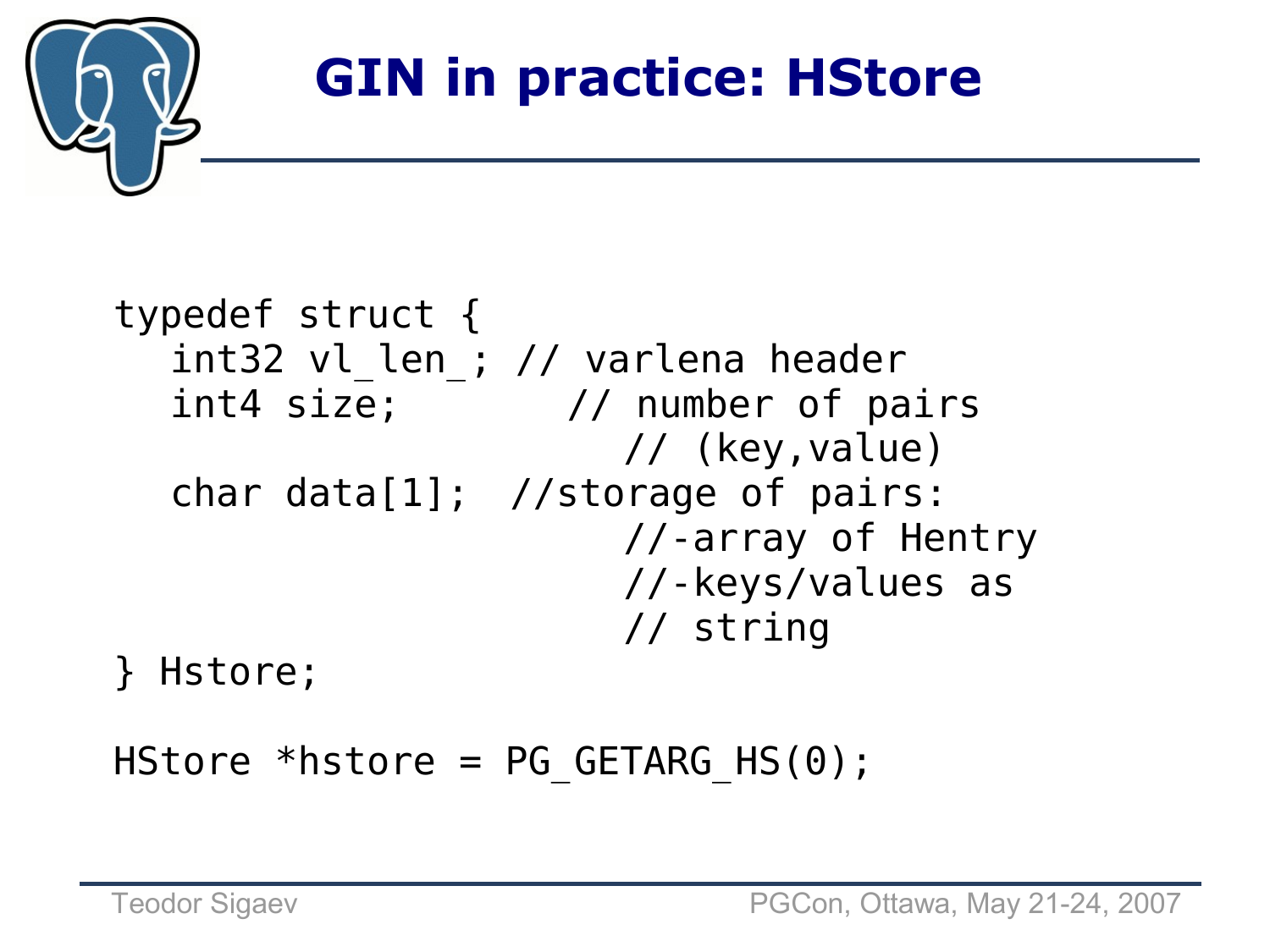

#### typedef struct { uint16 keylen; // key's length uint16 vallen; // value's length uint32 valisnull:1, // true if value is NULL pos:31; // position of key. Value is // placed after key } HEntry;

Access to key's and value's value: HEntry \*ith entry = ARRPTR(hstore) + i; char \*ith key =  $STRPTR(hstore) + ith entry-pos;$ char \*ith value = ith key + ith entry->keylen;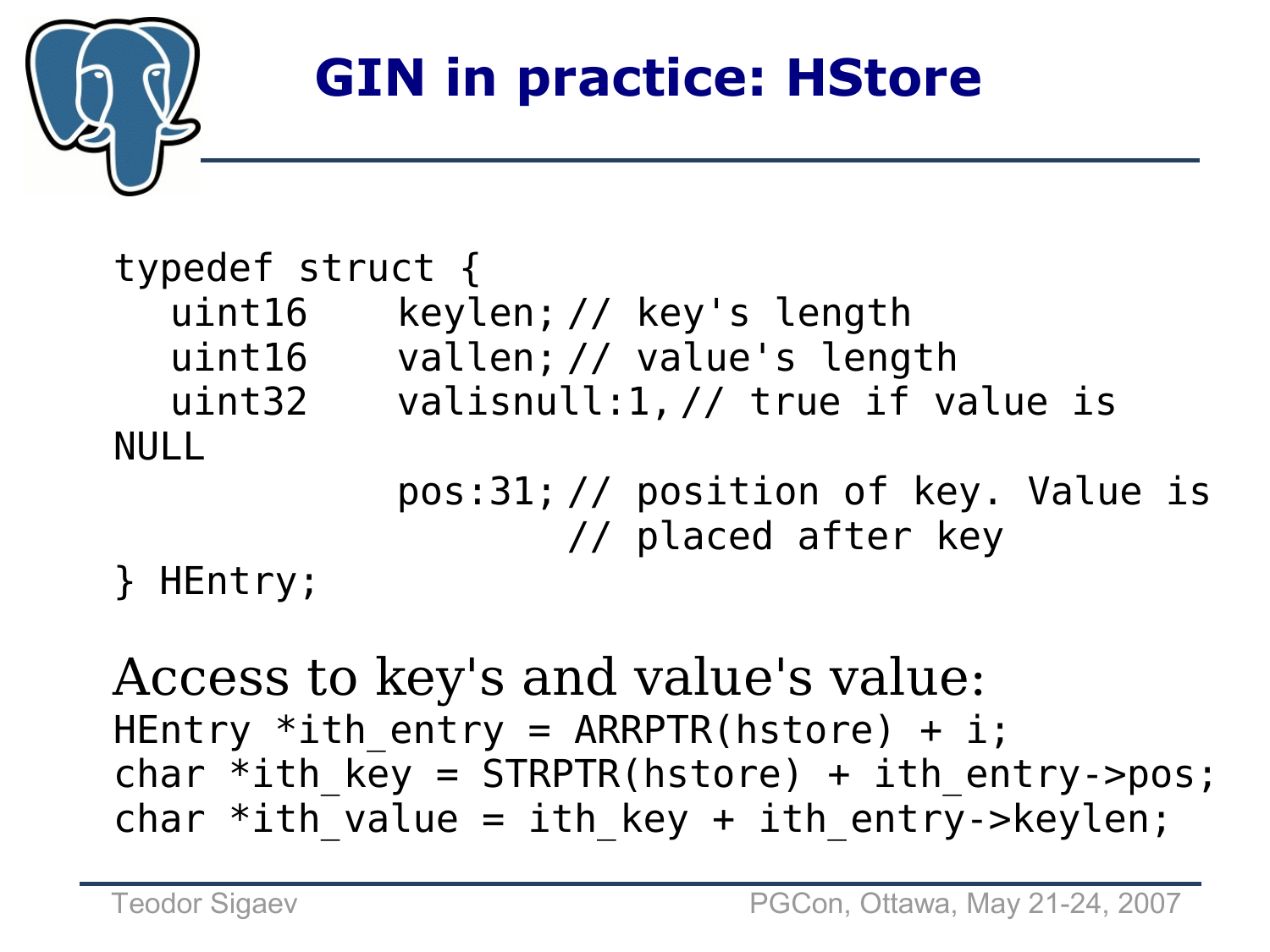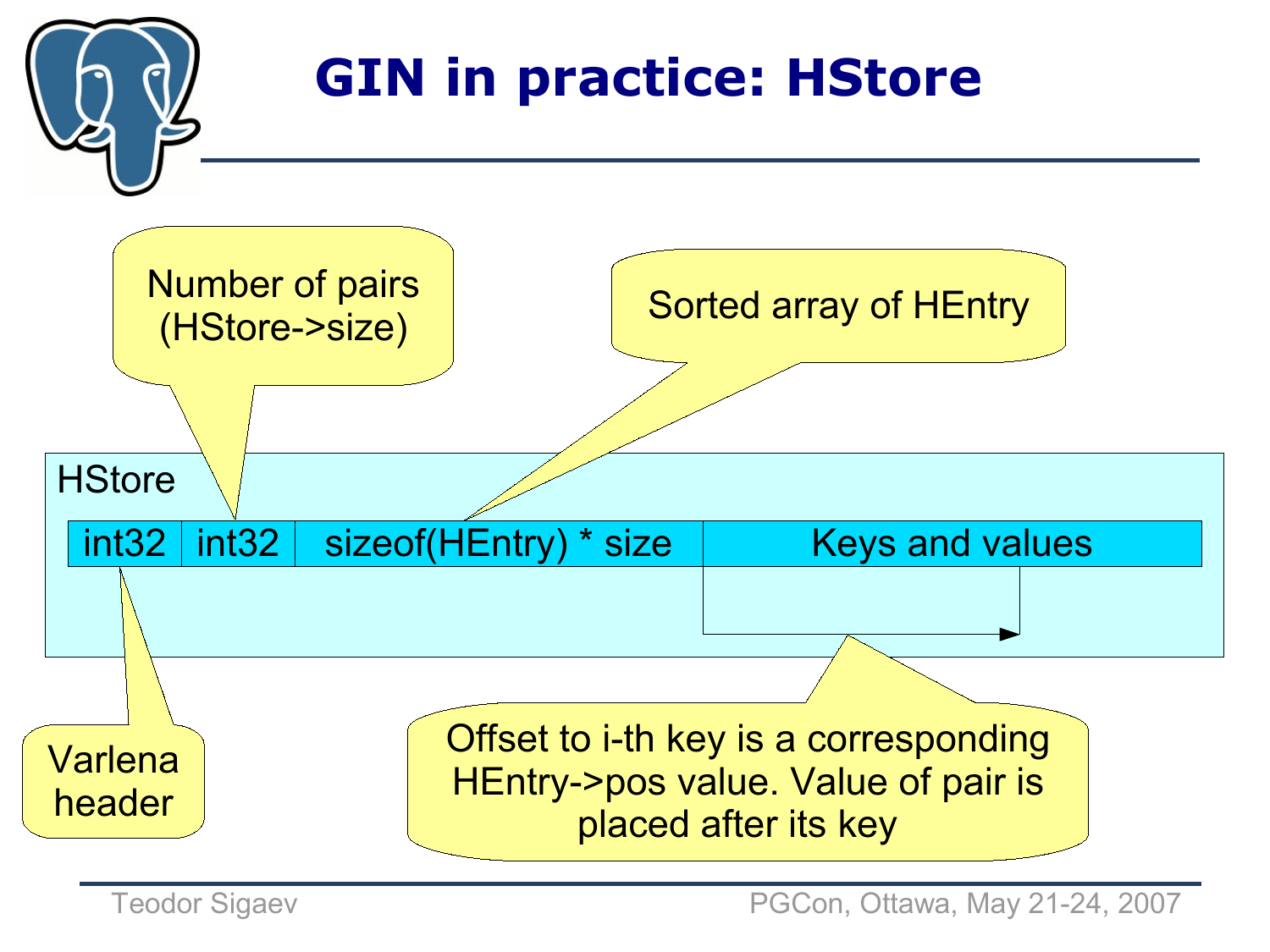





Teodor Sigaev **PGCon, Ottawa, May 21-24, 2007**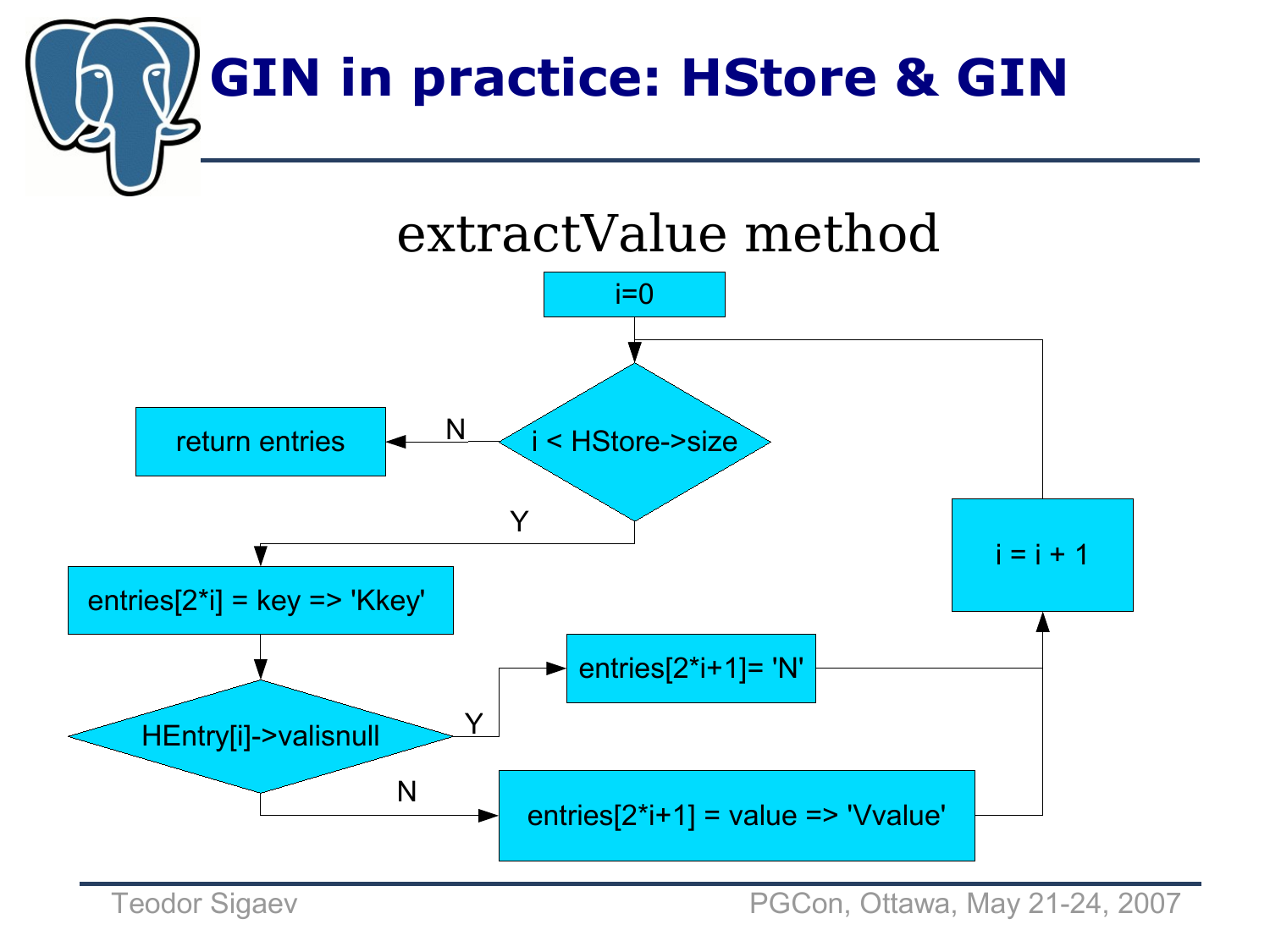# **GIN in practice: HStore & GIN**

```
Datum gin_extract_hstore(PG_FUNCTION_ARGS) {
   Datum *entries: // return value
   for(i=0; i<hstore->size; i++)HEntry ptr = ARRPTR(hstore) + i;// makeitem returns text* with len+1 size.
       // First character is set to first argument
       item = makeitem('K', // mark key)STRPTR(hstore) + ptr->pos, ptr->keylen);
       entries[2 * i] = PointerGetDatum(item);
       if ( ptr->valisnull ) {
           item = makeitem( 'N', NULL, 0 ); //mark NULL
       } else {
           item = makeitem(
                  'N', \frac{1}{\sqrt{2}} mark value
                  STRPTR(hstore) + ptr->pos + ptr->keylen, 
                  ptr->vallen );
       }
       entries [2^*i+1] = \text{PointerGetDatum}(item);}
   PG RETURN POINTER(entries);
}
```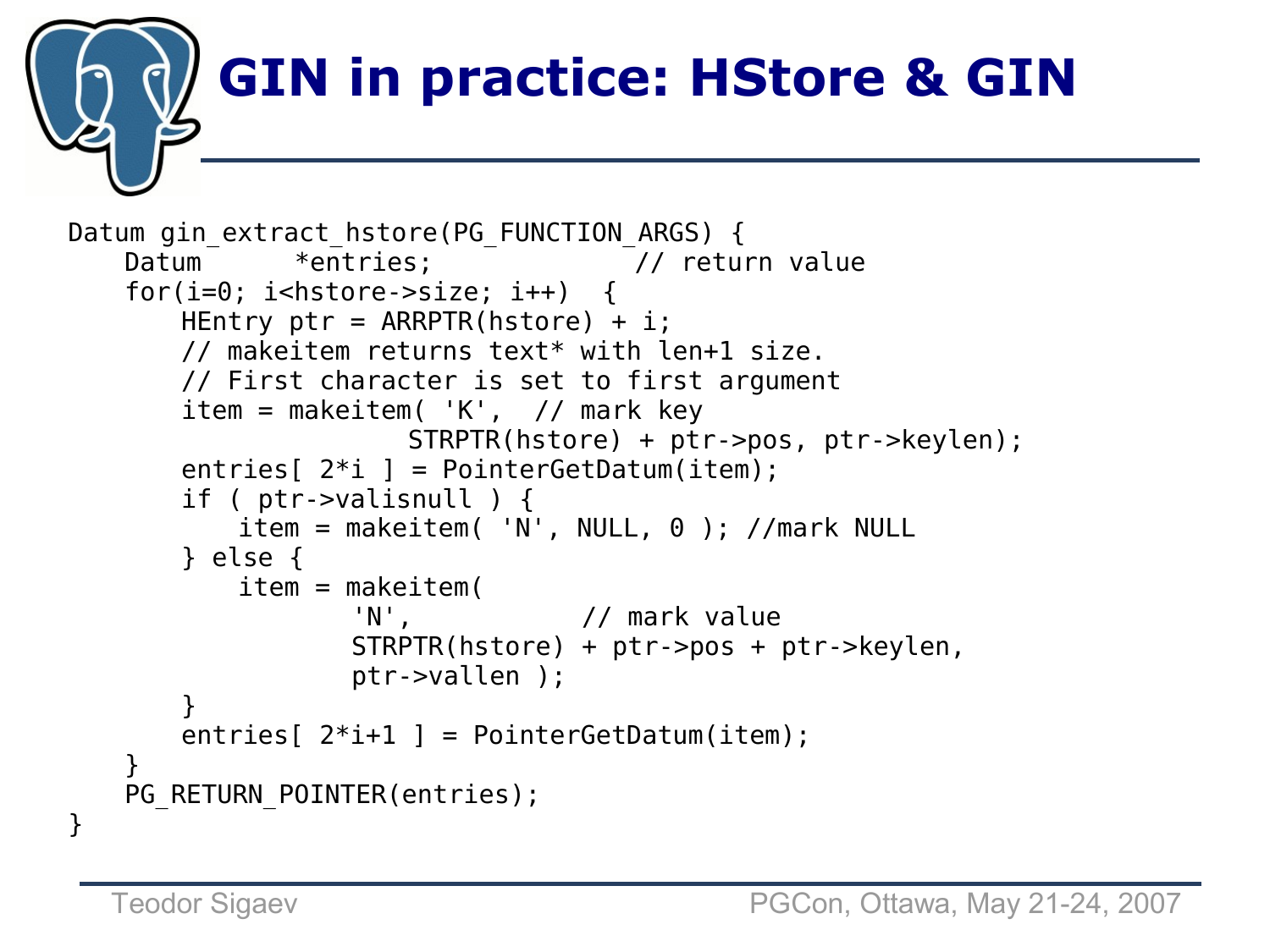

Teodor Sigaev **PGCon, Ottawa, May 21-24, 2007**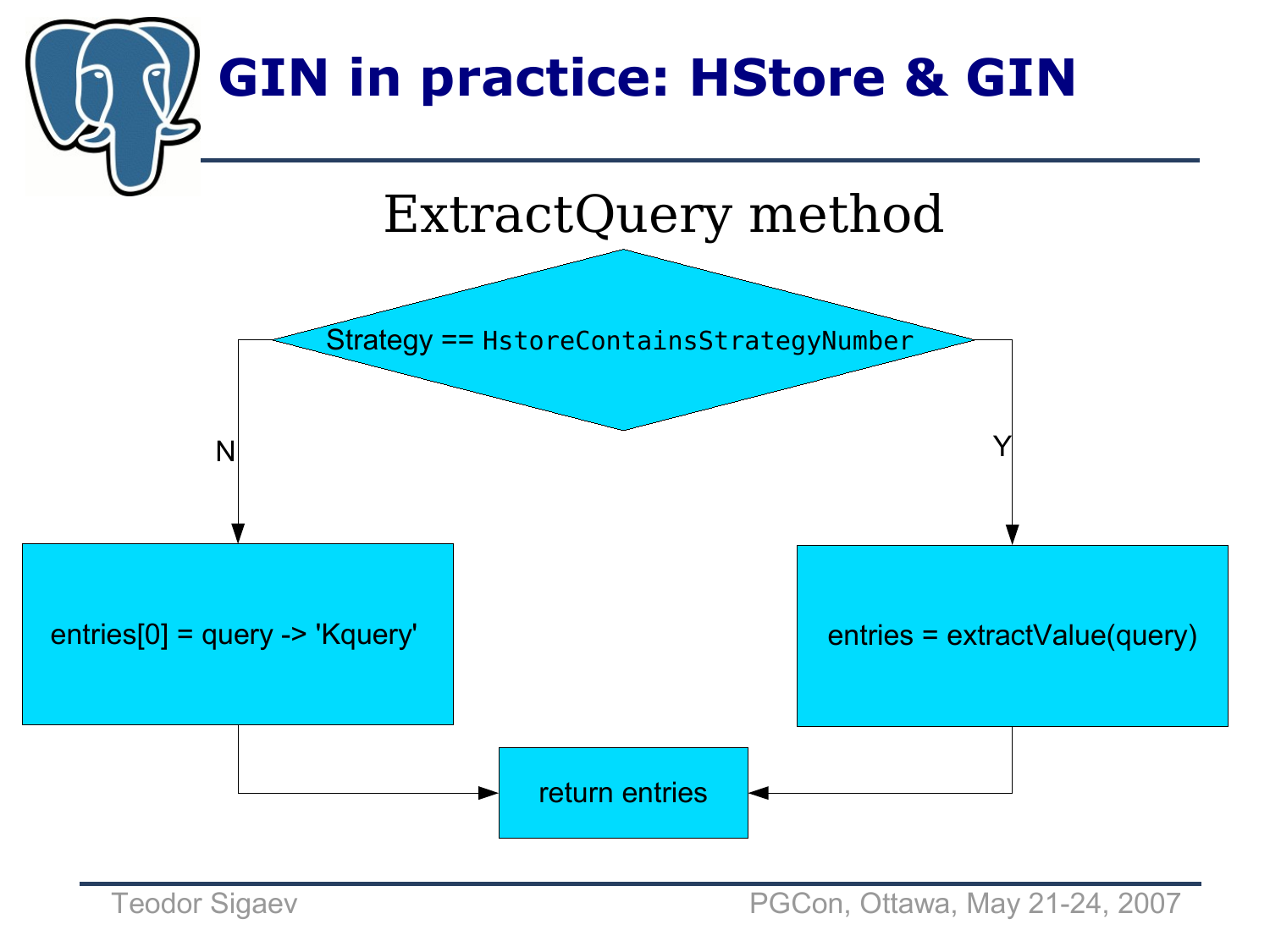

```
Datum gin extract hstore query(PG FUNCTION ARGS) {
   StrategyNumber strategy = PG GETARG UINT16(2);
```

```
if ( strategy == HstoreContainsStrategyNumber ) {
   // argument is hstore, operation hstore @> hstore
   entries = gin extract hstore( // pseudocode!
          PG GETARG HS(0));
} else { // strategy == HstoreExistsStrategyNumber 
   // argument is text, operation hstore ? text
   text *q = PG GETARG TEXT P(\theta);
   nentries = 1;
   *entries = PointerGetDatum( makeitem('K', // key's mark
                     VARDATA(q), VARSIZE(q) – VARHDRSZ) ); 
}
return entries;
```
}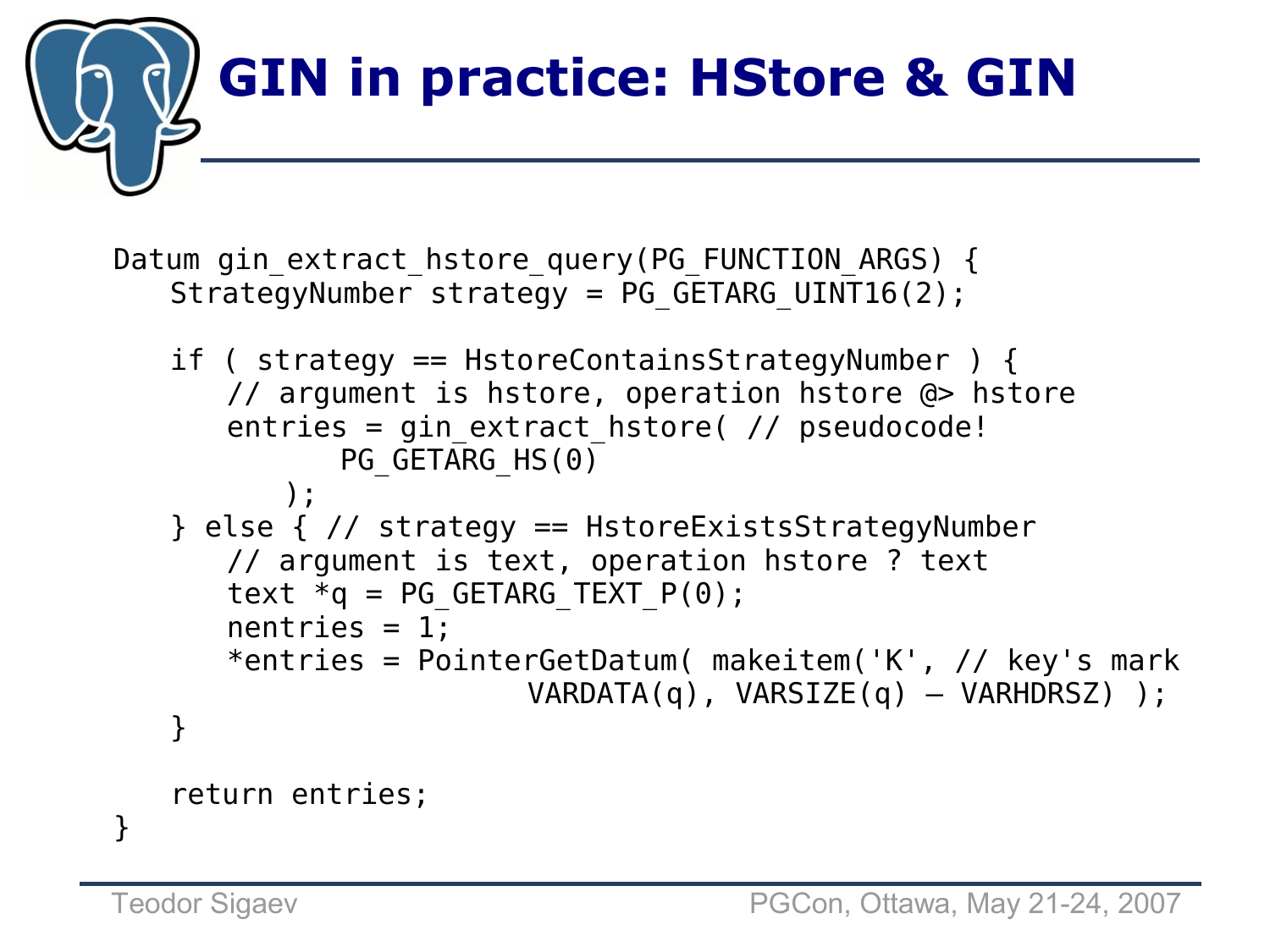

#### compareEntry method is built-in bttextcmp() used for B-Tree over text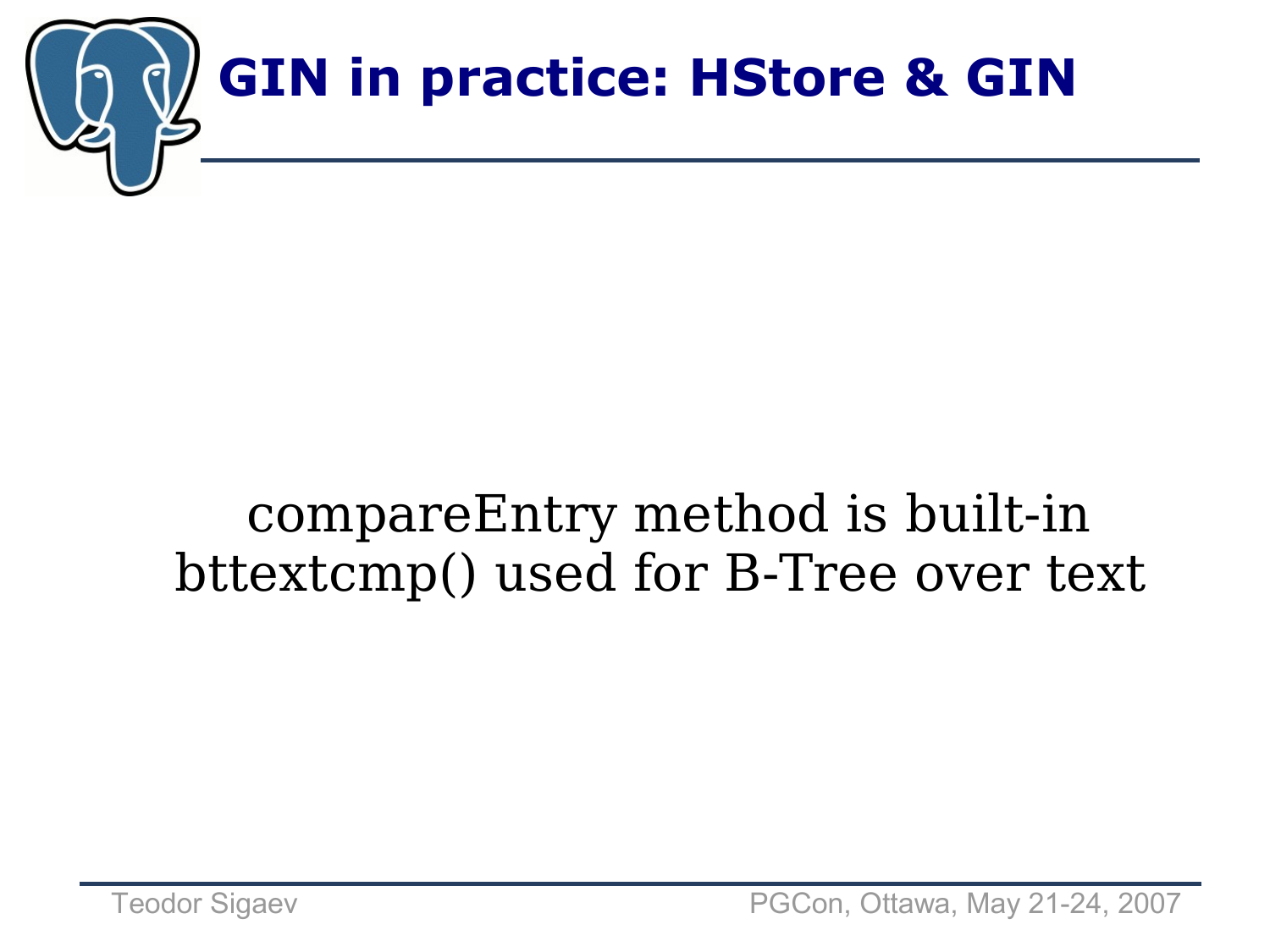

Teodor Sigaev **PGCon, Ottawa, May 21-24, 2007**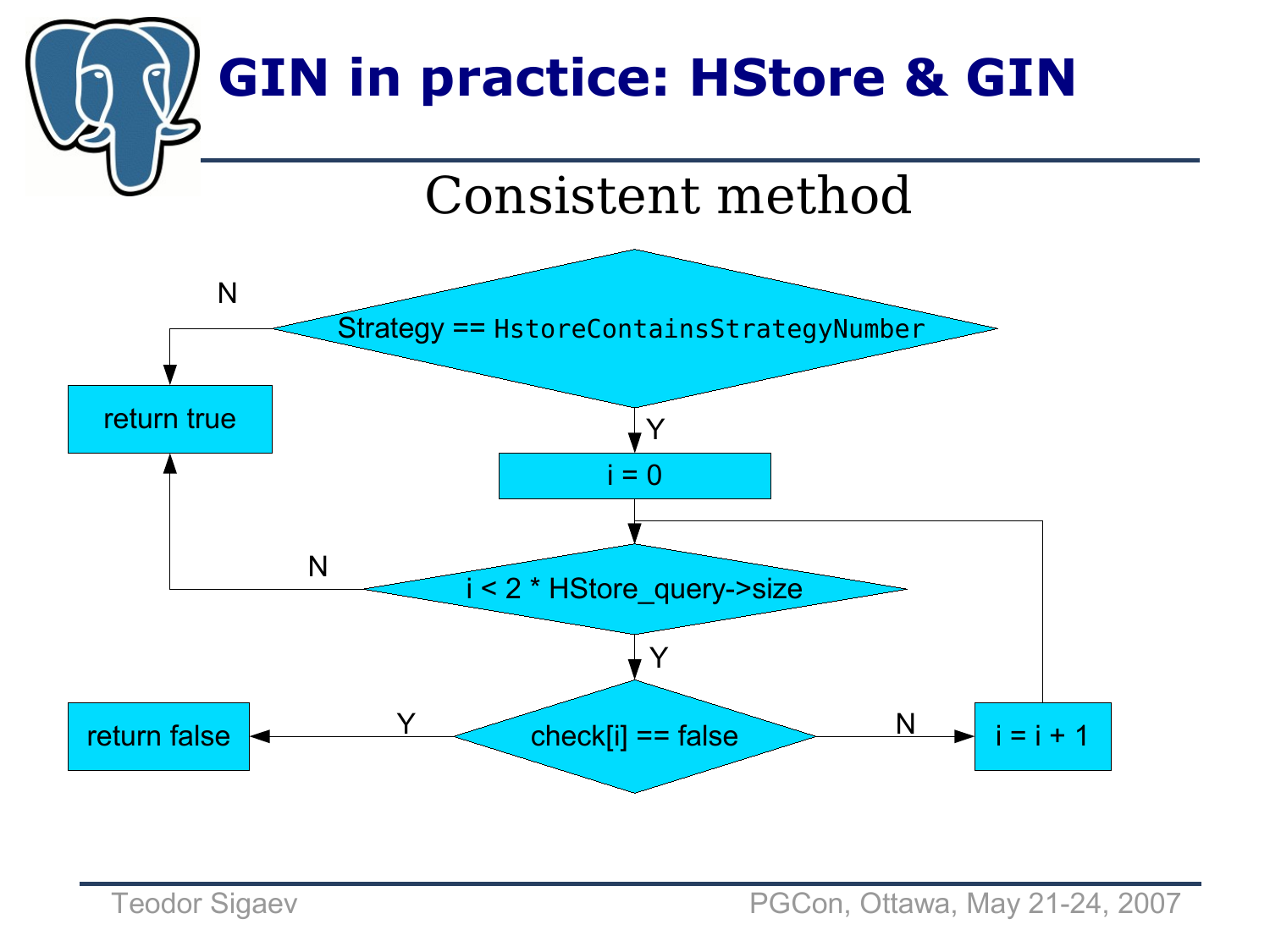# **GIN in practice: HStore & GIN**

```
Datum gin consistent hstore(PG FUNCTION ARGS) {
   StrategyNumber strategy = \overline{PG} GETARG UINT16(1);
   bool res;
   if ( strategy == HstoreExistsStrategyNumber ) {
      // hstore ? text operation
       res = true; // exact match
   } else if ( strategy == HStoreContainsStrategyNumber ) {
      // hstore @> hstore operation
       bool *check = (bool *) PG GETARG POINTER(0);
      HStore *query = PG GETARG H\overline{S}(2);
       res = true;
       for(i=0; res && i<2*query-\gesize;i++)
          if ( check[i] == false)res = false; 
   }
   PG RETURN BOOL(res);
}
```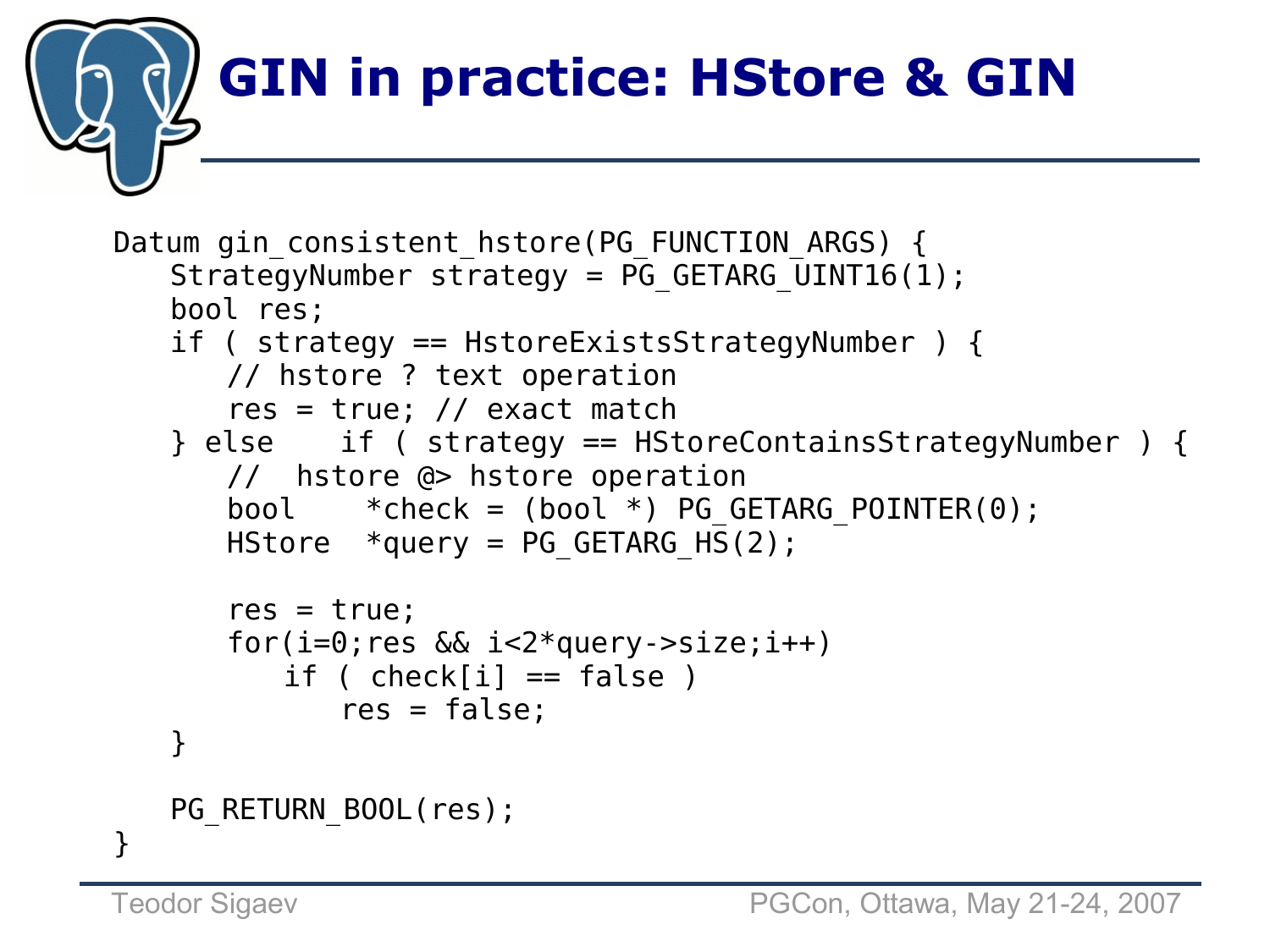

SELECT ... WHERE info @> 'Standard=>GSM, Locale=>RU';

extractQuery: KStandard, VGSM, KLocale, VRU

consistent returns true for:

- 'Standard=>GSM, Localization=>RU, ...'
- 'Standard=>RU, Localization=>GSM, ...'
- 'Standard=>CDMA, Localization=>US, Something=>GSM, Code=>RU, ...'

Operation hstore @> hstore should be marked by RECHECK flag in OPERATOR CLASS.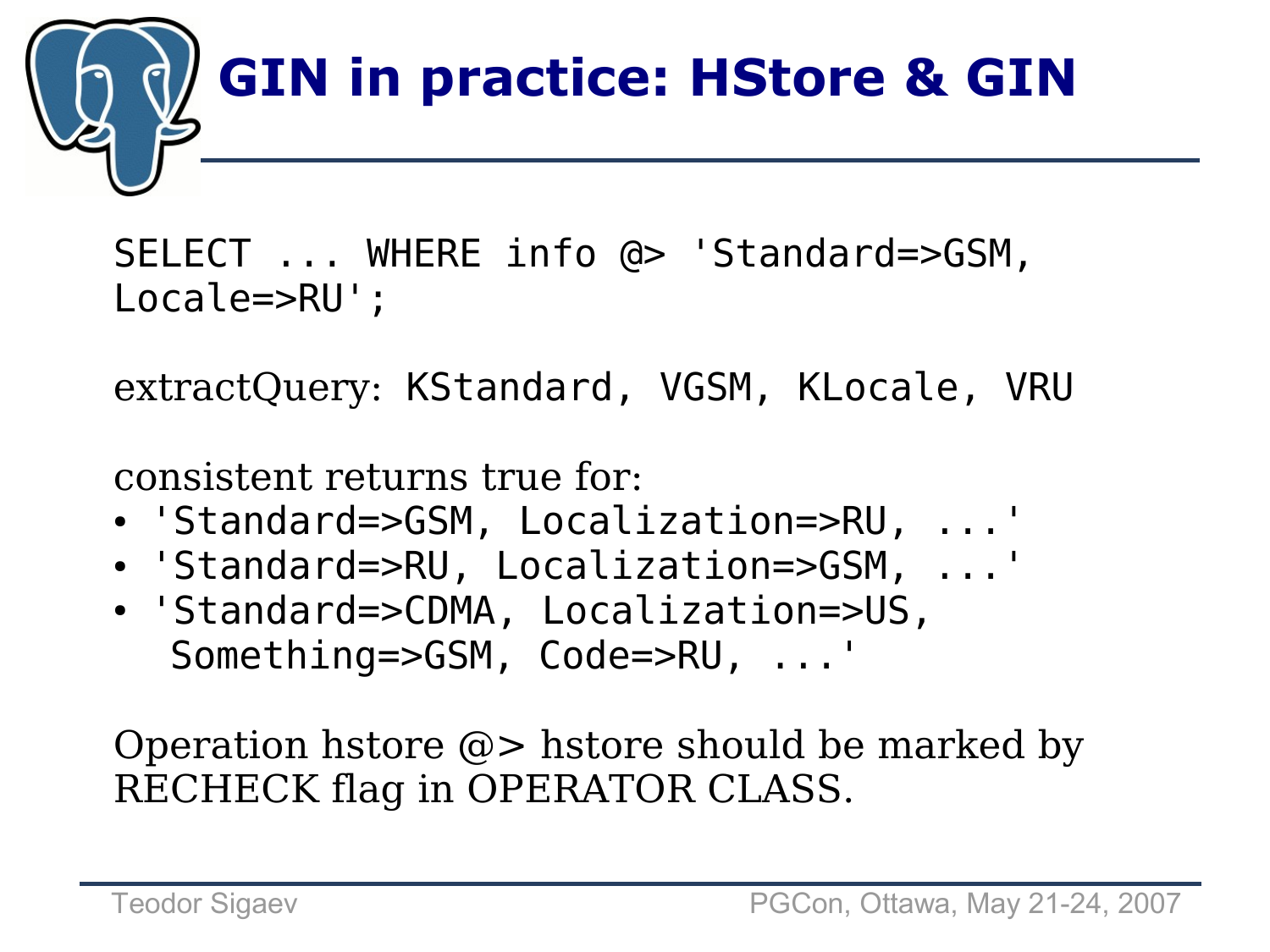

--Create operator class

... --create methods

CREATE OPERATOR CLASS gin\_hstore\_ops DEFAULT FOR TYPE hstore USING gin AS

| <b>OPERATOR</b> |       | $a >$ RECHECK,            |
|-----------------|-------|---------------------------|
| <b>OPERATOR</b> |       | ?(hstore, text),          |
| <b>FUNCTION</b> |       | bttextcmp,                |
| <b>FUNCTION</b> |       | gin extract hstore,       |
| <b>FUNCTION</b> | 3     | gin_extract_hstore_query, |
| <b>FUNCTION</b> | 4     | gin consistent hstore,    |
| STORAGE         | text; |                           |

hstore.h: #define HstoreContainsStrategyNumber 7 #define HstoreExistsStrategyNumber 9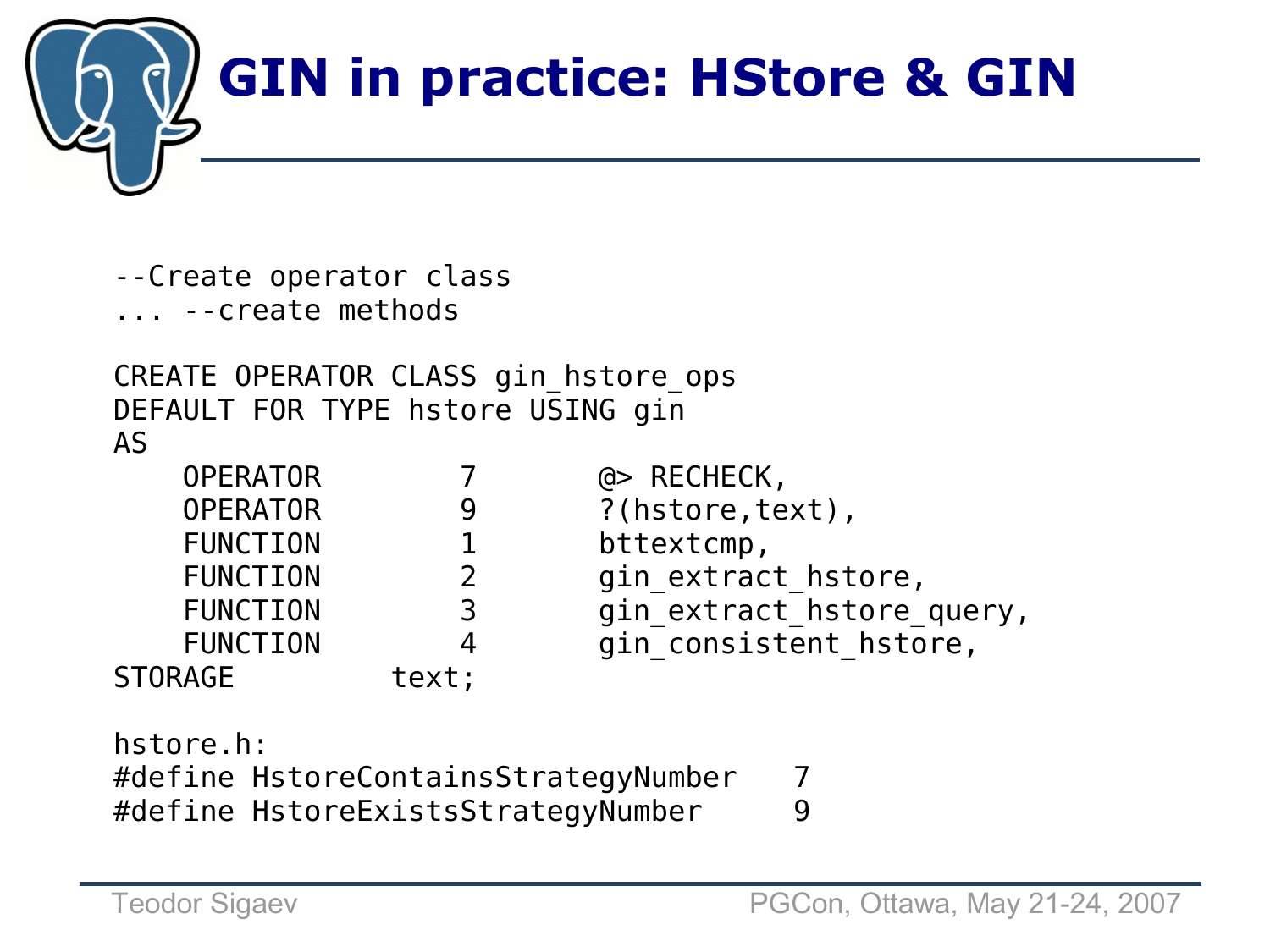# **GIN in practice: HStore & GIN**

#### **+** GIN

- One index is enough for one column
- Several clauses can be used in one index scan
- Exist operation is fast as possible
- Good scalability much better than GiST **-** GIN
- Recheck is needed for contains operation (although false drops are rare than in GiST)
- Only equality operation
- Rather slow update/insert
- Only one column